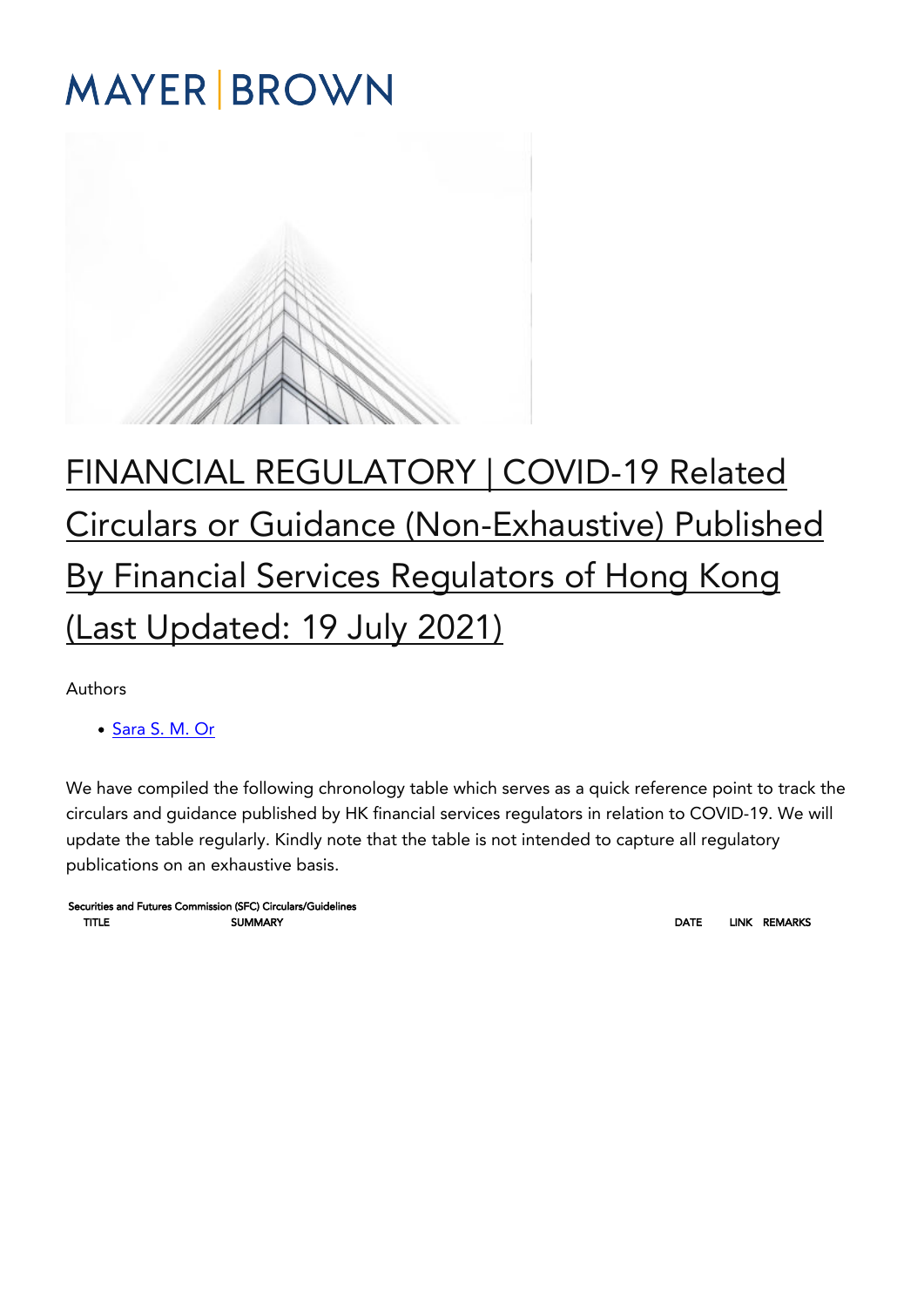Circular to licensed corporations – Updates to the Exemption Scheme earlier Circular on the Exemption Scheme dated 28 May 2021. 1. Antibody tests The HKSAR Government has decided that: (a) antibody tests in Hong Kong should be applied to the Exemption Scheme for all inbound travellers who have stayed in high or medium risk places specified in Group B or Group C2 under Cap. 599H or Taiwan, China during the 14 days prior to their arrival in Hong Kong; and (b) persons who have stayed in extremely or very high risk places specified in Group A1 or Group A2 under Cap. 599H during the 21 days prior to their arrival in Hong Kong would not be qualified to apply under the Exemption Scheme. 2. Key points concerning the antibody tests and other updates to the Exemption Scheme: (a) Returning executives who have stayed in high or medium risk places specified in Group B or Group C under Cap. 599H or Taiwan, China during the 14 days prior to their arrival in Hong Kong (i) Returning executives must possess a positive result from a pre-departure IgG or total antibody test against spike protein or surrogate neutralizing antibody done at a HOKLAS3 accredited medical laboratory with virology-serology tests within the scope of accreditation. Such test must be done on platforms by Abbott or Roche (or other platforms subject to review), following the standard as specified by the respective manufacturer and with the specimen collected within three months prior to the scheduled arrival time of the flight to Hong Kong. Applications can only be submitted together with a positive antibody test result. Please refer to Appendix III for a list of accredited laboratories carrying out antibody tests. (ii) Upon returning to Hong Kong, exempted returning executives must be subject to selfisolation at a designated quarantine hotel (DQH) or at home for a reduced isolation period of 7 days upon arrival except for permitted activities as set out in the itinerary endorsed by the sponsoring licensed corporation and submitted to the SFC. Please refer to Appendix I (updated as of 21 June 2021) for the corresponding conditions or requirements. (b) Visiting executives who have stayed in high or medium risk places specified in Group B or Group C under Cap. 599H or Taiwan, China during the 14 days prior to their arrival in Hong Kong (iii) Visiting executives must have made an appointment with a HOKLAS-accredited medical laboratory with virology – serology tests within the scope of accreditation for an IgG or total antibody test against spike protein or surrogate neutralizing antibody done on platforms by Abbott or Roche (or other platforms subject to review), following the standard as specified by the respective manufacturer and with the specimen collected on the day of arrival at Hong Kong or the following day. The visiting executive must wait for the results at a DQH. (iv) The exempted visiting executive must be subject to self-isolation only at a DQH for: (A) 14 days upon arrival, or until departure from Hong Kong, if his or her antibody test result is negative; or (B) 7 days upon arrival, if his or her antibody test result is positive, except for permitted activities as set out in the itinerary endorsed by the sponsoring licensed corporation and submitted to the SFC. (c) Updates to application procedures (v) In light of the updates to the Exemption Scheme, applications should be made by completing the Application form (updated as of 21 June 2021) at Appendix I enclosed with this circular and submitting it to the SFC by email at etravel@sfc.hk at least 10 working days prior to: (A) the expected date of departure from Hong Kong for proposed exempted executives travelling from and returning to Hong Kong; or (B) the expected date of arrival in Hong Kong for proposed exempted executives visiting Hong Kong. (vi) The attestation form is also updated at Appendix II to this circular. (vii) Exempted executives should bring with him or her a print-out copy of the authorisation letter, together with his or her proof of pre-departure positive antibody test result (applicable for returning executives only) and pre-departure negative COVID-19 test result, and COVID-19 vaccination record. 21 June 2021 The SFC published a Circular identifying vaccination as key element of operational risk

management and strongly encouraging licensed corporations to consider vaccination as a critical part of operational risk management to ensure their business operations and client interests are not unduly affected by COVID-19. The SFC urges licensed corporations to: (a) review their business continuity plan (BCP) and identify functions which are critical to their business operations and client interests and encourage staff performing such critical functions, for example client-facing and critical support staff, to get vaccinated. Licensed corporations are also reminded to maintain proper documentation of any changes to their BCPs; and

unfit for vaccination due to medical conditions to undergo periodic COVID-19 testing. The goal is to keep driving down infection rates, interrupt community transmission and uplift COVID-related restrictions in order to return to a high level of normalcy.

2021 <u>here</u>. The above circular has been covered in item 3 below. Appendix I – Exemption Scheme Application Form (updated as of 21 June 2021) can be found [here.](https://apps.sfc.hk/edistributionWeb/api/circular/openAppendix?lang=EN&refNo=21EC24&appendix=0) Appendix II – Exemption Scheme Attestation Form (updated as of 21 June 2021) can be found <u>here</u>. Appendix III – Exemption Scheme – List of accredited laboratories for COVID-19 antibody tests can be

found [here.](https://apps.sfc.hk/edistributionWeb/api/circular/openAppendix?lang=EN&refNo=21EC24&appendix=2)

Please see the SFC's circulars dated 28 May

**[Click](https://apps.sfc.hk/edistributionWeb/gateway/EN/circular/doc?refNo=21EC24)** [here](https://apps.sfc.hk/edistributionWeb/gateway/EN/circular/doc?refNo=21EC24)

1 June 2021

[Click](https://apps.sfc.hk/edistributionWeb/gateway/EN/news-and-announcements/news/doc?refNo=21PR55) [here](https://apps.sfc.hk/edistributionWeb/gateway/EN/news-and-announcements/news/doc?refNo=21PR55)

Please also see our legal update on this [here.](https://www.mayerbrown.com/en/perspectives-events/publications/2021/06/quarantine-exemptions-and-covid-19-vaccinations-for-the-hong-kong-financial-and-insurance-industries-who-is-next)

Circular to licensed corporations – Business

1

2 continuity planning in view of COVID-19 Vaccination Programme

The SFC published a Circular on 21 June 2021 regarding the antibody tests and other updates to the Exemption Scheme. This Circular should be read in conjunction with the SFC's

(b) consider suitable arrangements for critical staff who have not yet been vaccinated or are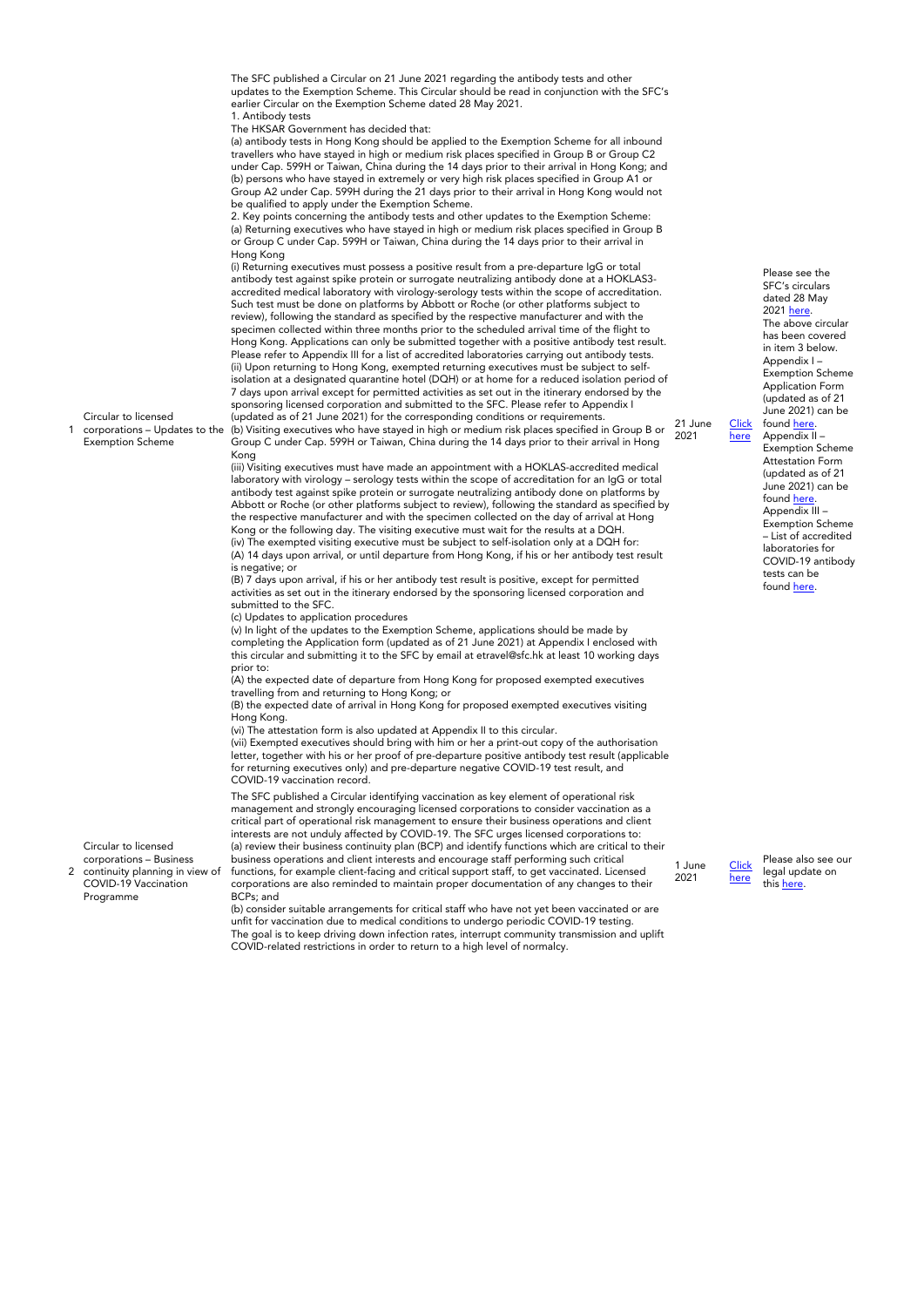The SFC published a Circular informing licensed corporations that the Government has designated certain categories of persons in the financial services sector to be exempted from the compulsory quarantine arrangements in Hong Kong under Cap. 599C and Cap. 599E ("Exemption Scheme"). Senior executives of licensed corporations or their overseas affiliates who are fully vaccinated and meet the eligibility criteria may apply for exemption from the compulsory quarantine arrangements when they return or travel to Hong Kong. In short, this is not an automatic exemption. Applications must be made in advance and there are limited quotas. The SFC has sole discretion whether to approve or refuse an application. Who are eligible to apply for exemption

1. senior executives travelling from and returning to Hong Kong, namely, senior executives of a licensed corporation with global or regional roles who are returning to Hong Kong after travelling to foreign places primarily for the purposes of managing the group entities for which they have responsibility ("returning executives"); and

2. senior executives visiting Hong Kong, namely, global or regional heads or senior executives of financial institutions that a licensed corporation is affiliated with, who are travelling to Hong Kong primarily for the purposes of managing the licensed corporation ("visiting executives").

Limited quota

3

Circular to licensed corporations – Exemption for senior executives of licensed corporations from compulsory quarantine arrangements

3. The quotas are limited to two entries for returning executives and two entries for visiting executives, respectively, per calendar month per licensed corporation. Application procedures

4. Applications for exemption should be made by the sponsoring licensed corporation of the returning executives or the visiting executives, by completing the prescribed application form (see Appendix I to the Circular) and providing the requisite supporting documents set out in the Circular, including an itinerary of the proposed exempted executive for the entire duration of the trip (for a visiting executive) or throughout the entire medical surveillance period (for a returning executive) in Hong Kong, with information about his or her arrival, departure, accommodation or designated quarantine hotel, organisations and venues to be visited with the dates and times of the visits. Please also follow the application procedures set out in the Circular.

Requirements on exempted executives and their sponsoring licensed corporations 5. Each exempted executive is required to fully comply with the specific conditions for exemptions set out in the authorisation letter issued by the FSTB and is only allowed to leave his or her designated quarantine hotel or accommodation arranged by the sponsoring licensed corporation for approved activities set out in the itinerary. A set of sample conditions is set out in the Notes appended to the application form for reference. These conditions include the completion of a COVID-19 vaccination course; pre-departure, on arrival and postarrival COVID-19 tests; point-to-point transportation; self-isolation and medical surveillance. 6.Each sponsoring licensed corporation is required to:

(a) keep an up-to-date record of the itinerary of each exempted executive for the entire duration of the trip (for a visiting executive) or throughout the entire medical surveillance period (for a returning executive) in Hong Kong. The itinerary maintained by the sponsoring licensed corporation should also include information about the contact details of the persons who had met or would meet with the exempted executive in Hong Kong. Any changes to the itinerary should be submitted to the SFC upon arrival in Hong Kong and at the time when the sponsoring licensed corporation submits the attestation form as required under item(d) below;

(b) ensure compliance with the guidelines for vehicles providing point-to-point transportation (see Appendix III to the Circular);

(c) ensure that, for exempted persons in self-isolation at an accommodation arranged by the sponsoring licensed corporation, the Department of Health's infection control guidelines are adhered to;

(d) submit to the SFC an attestation form (in the form prescribed in Appendix II to the Circular) signed by a responsible officer or the manager-in-charge of compliance function of the sponsoring licensed corporation, every three working days or at the half-way point of the trip, whichever is earlier, and on the last day of the trip (for a visiting executive) or the medical surveillance period (for a returning executive); and

(e) report to the SFC as soon as possible if an exempted executive is confirmed or suspected to be infected with COVID-19 during his or her trip in Hong Kong and within 14 days after departing Hong Kong (for a visiting executive) or during the medical surveillance period (for a returning executive).

Consequence of violation

Any contravention with the exemption conditions would result in removal of the exemption status. In addition, if an exempted person who is subject to self-isolation in a designated quarantine hotel room is found to have breached the self-isolation requirement, the concerned exempted person's exemption status will be removed immediately and he / she will be sent to the HKSAR Government's Quarantine Centre for compulsory quarantine for 21 days. An exempted person who fails to observe any of the conditions commits an offence and, on conviction, will be liable to a fine of HK\$5,000 and to imprisonment for 6 months. The sponsoring licensed corporations are responsible for ensuring the accuracy and authenticity of the information submitted as part of the Exemption Scheme, and such responsibility ultimately rests with the senior management of each sponsoring licensed corporation.

28 May 2021

[Click](https://apps.sfc.hk/edistributionWeb/api/circular/openFile?lang=EN&refNo=21EC18) [here](https://apps.sfc.hk/edistributionWeb/api/circular/openFile?lang=EN&refNo=21EC18)

Application Form can be found [here.](https://apps.sfc.hk/edistributionWeb/api/circular/openAppendix?lang=EN&refNo=21EC18&appendix=0) Appendix II – Exemption Scheme Attestation Form can be found [here.](https://apps.sfc.hk/edistributionWeb/api/circular/openAppendix?lang=EN&refNo=21EC18&appendix=1) Appendix III – Guideline for vehicles providing point-to-point transportation can be found [here.](https://apps.sfc.hk/edistributionWeb/api/circular/openAppendix?lang=EN&refNo=21EC18&appendix=2)

Appendix I – Exemption Scheme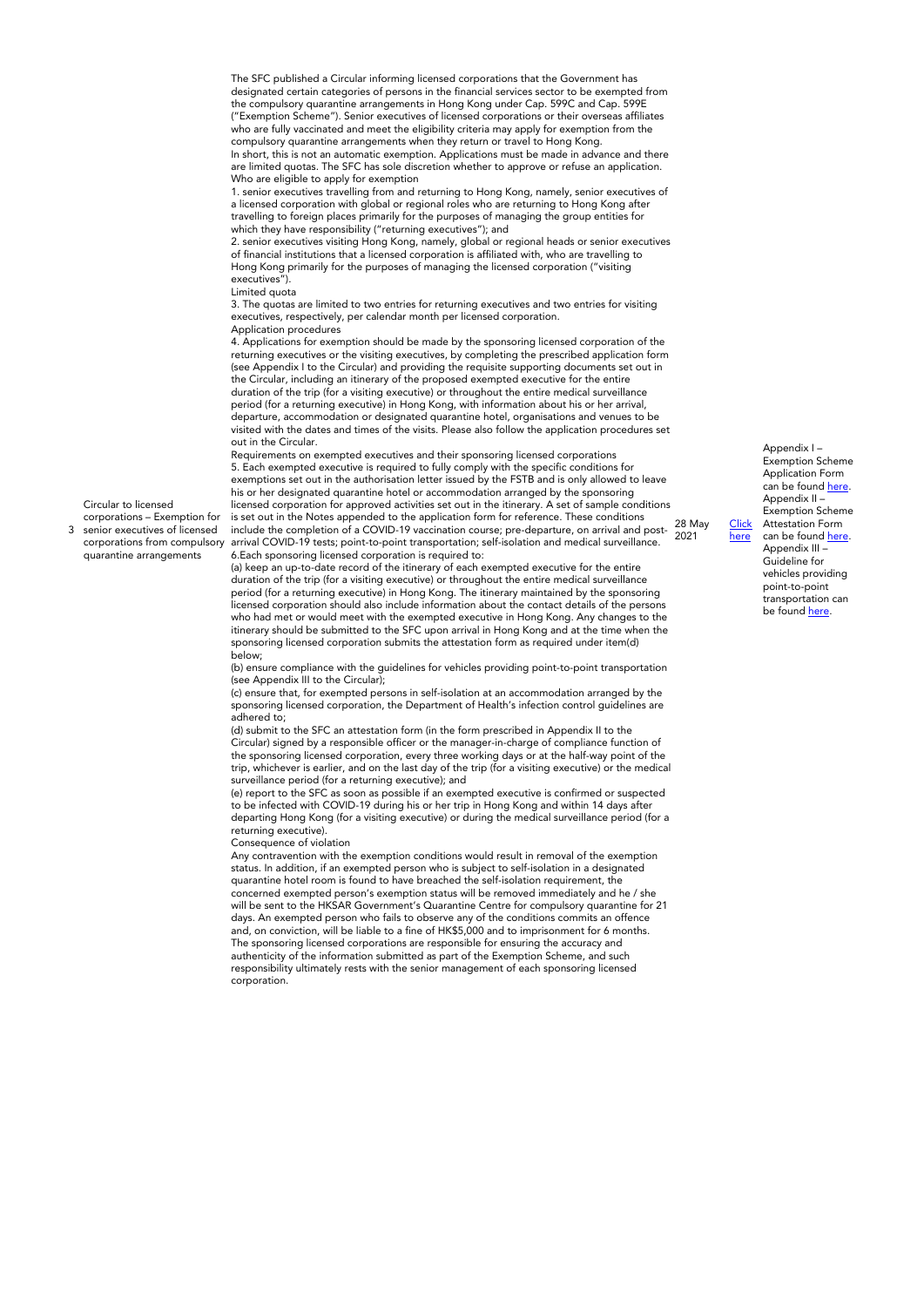The SFC published a circular informing licensed corporations (LCs) that the SFC will defer the introduction of initial margin (IM) requirements for non-centrally cleared over-the-counter (OTC) derivative transactions by one year to provide operational relief in light of the COVID-19 outbreak. The IM requirements for LCs which are contracting parties to noncentrally cleared OTC derivative transactions entered into with a covered entity were originally to be phased in starting from 1 September 2020.

In light of the Basel Committee on Banking Supervision and the International Organization of Securities Commissions' announcement of the one-year extension of the deadlines for constructed commissions dimensioned in the sine year extension of the dealermines for non-centrally cleared OTC derivatives, the SFC has accordingly extended the phase-in schedule for the IM requirements by one year, summarized as follows:

2020 **[Click](https://www.sfc.hk/edistributionWeb/gateway/EN/circular/intermediaries/supervision/doc?refNo=20EC41)** [here](https://www.sfc.hk/edistributionWeb/gateway/EN/circular/intermediaries/supervision/doc?refNo=20EC41)

requirements for non-centrally • From 1 September 2021 to 31 August 2022, the exchange of IM by an LC is required in a one-year period where both the LC and the covered entity have an average aggregate notional amount (AANA) of non-centrally cleared OTC derivatives exceeding HK\$375 billion on a group basis.

• On a permanent basis starting from 1 September 2022 and for each subsequent 12-month period, the exchange of IM by an LC is required in a one-year period where both the LC and the covered entity have an AANA of non-centrally cleared OTC derivatives exceeding HK\$60 billion on a group basis.

For avoidance of doubt, the variation margin requirements will still become effective on 1 September 2020.

The SFC published a circular reminding licensed corporations (LCs) to assess their operational capabilities and implement appropriate measures to manage cybersecurity risks associated with remote office arrangements, in light of the increased use of such arrangements as a result of the COVID-19 outbreak. The SFC set out some examples of controls and procedures LCs may take in relation to various aspects of remote office arrangements:

Remote access to internal network and systems – LCs should consider the below measures (amongst others) to mitigate cybersecurity risks: • Implement robust virtual private network (VPN) solutions, which provide strong encryption

and two or more layers of protection, to protect the integrity of data transmitted between remote users' devices and internal systems;

• Monitor, evaluate and implement security patches or hotfixes released by VPN software providers on a timely basis;

• Require the use of strong passwords and implement two-factor authentication for remote access logins by employees, agents and service providers, in particular when accessing privileged accounts and sensitive data repositories;

• Avoid granting standing or permanent access to external parties and only allow vendors to access specific systems during pre-determined timeframes;

• Implement different levels of remote access, such as by equipping computers and mobile devices supplied by LCs with greater capabilities than employee-owned devices;

• Implement security controls to prevent unauthorised installation of hardware and software on computers and devices provided to staff; and

• Implement robust network segmentation to segregate system servers and databases, based on criticality, to better protect more critical and sensitive data, such as clients' personal data. Use of video conferencing platforms – LCs should consider the below measures (amongst others) to mitigate the risk of unauthorized access and leakage of critical or sensitive data • Assess the security features of videoconferencing platforms before use;

• Allow only authenticated and authorized users to join the videoconference, e.g. by checking their email addresses or making use of "waiting room" features;

• Invite participants via conferencing software or other legitimate channels, e.g. office emails, and refrain from sharing links to conferences via social media posts.

• Use a random meeting ID, rather than a personal meeting ID;

• Enable the password protection feature on the videoconferencing platform;

• Lock the conference meeting once all the participants have joined, as appropriate; and • Use the latest version of the software with the most up-to-date security patches installed. The SFC also reminded LCs to put in place other measures for enhancing operational capabilities and monitoring mechanisms for remote office activities, such as: System capabilities:

• Assess the adequacy of, and enhance, existing information technology infrastructures, software (such as remote computer devices, network bandwidth and software licenses) and hardware (such as notebook computers and mobile devices) for the purpose of supporting remote office arrangements.

Surveillance and incident handling:

• Implement monitoring and surveillance mechanisms to detect unauthorized access to internal networks and systems, such as reviewing the list of unauthorized access attempts and detecting the use of unapproved applications; and

• Develop and maintain an effective incident management and reporting mechanism. Cybersecurity training and alerts:

• Provide adequate cybersecurity training to all internal system users and issue appropriate reminders and alerts to clients, e.g. advice on precautionary security measures, emerging cybersecurity threats and trends (such as phishing and ransomware) and use of secure Wi-Fi networks for accessing internal networks and videoconferencing platforms, on a regular basis.

Circular to licensed corporations – Management of cybersecurity risks associated with remote office arrangements

5



29 April 2020

Circular to licensed corporations – Margin

cleared OTC derivative transactions

4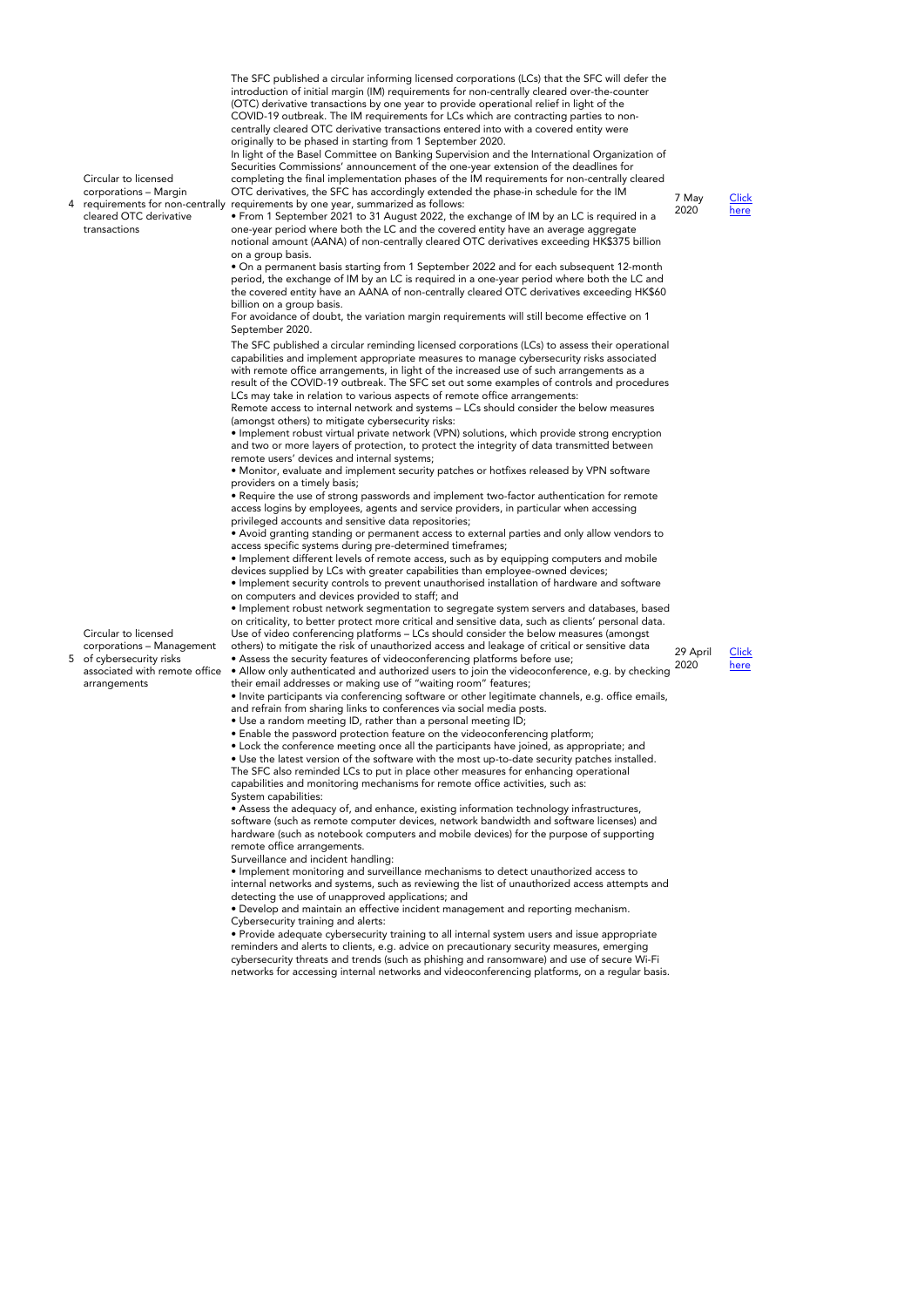The SFC published an announcement summarizing the measures it had taken actively in response to the significant impact of the COVID-19 pandemic on Hong Kong's capital markets. The measures apply to brokers, asset managers and other market intermediaries supervised by the SFC as well as listed companies and the Stock Exchange of Hong Kong Limited (SEHK).

The overriding objective of the measures is to ensure that Hong Kong's international financial markets will function efficiently, effectively and resiliently throughout this episode of extreme stress. In addition to addressing market volatility and major operational challenges associated with special work arrangements and other emergency measures, a significant part of the SFC's efforts has been directed to much-needed regulatory relief for the market participants. Examples include giving specific guidance on how brokers can record client orders when out

6 SFC regulatory response to COVID-19

21 April 2020 [Click](https://www.sfc.hk/edistributionWeb/gateway/EN/news-and-announcements/news/doc?refNo=20PR35) [here](https://www.sfc.hk/edistributionWeb/gateway/EN/news-and-announcements/news/doc?refNo=20PR35)

of office, deferral of regulatory timetables and allowing more flexibility on licensing matters, giving special guidance regarding the timely issuance of preliminary earnings results by listed companies, and intensified supervision on potential vulnerabilities caused by the exceptional market conditions, including investment fund liquidity, gold market volatility, redemption profiles, and fair treatment of investors. The SFC would maintain close contact with all clearing houses in Hong Kong to ensure that their margining policies are appropriately calibrated to the risks they faced. The SFC would

also closely monitor derivatives markets and short selling data to ensure that activity in these areas does not pose any financial stability or systemic risks. The SFC would pursue a flexible approach with a view to ensuring that Hong Kong's markets

remain open and continue to function properly, while safeguarding market integrity and investor protection.

The SFC published a circular reminding issuers of SFC authorized paper gold schemes (PGS) of their obligations in light of the market volatility caused by the COVID-19 outbreak. The SFC reminded PGS issuers to:

1. exercise due skill, care and diligence in the operations of the PGS;

2. closely monitor the dealings by investors under the PGS;

3. ensure that units of PGS are fairly and accurately valued in good faith and in the best interests of investors in accordance with the constitutive and offering documents of the PGS as well as applicable laws and regulations;

4. ensure the continuous provision of material information and services to investors (including pricing and dealings of the units of PGS) in accordance with the constitutive and offering documents of the PGS; and

5. keep investors informed in a timely manner and immediately report to the Investment Products Division of the SFC (IPD/SFC) any untoward circumstances relating to their PGS (including any decision to suspend subscription and/or redemption) and potential impact on the PGS.

Circular to issuers of SFCauthorized paper gold schemes

7

Furthermore, for decisions to suspend dealings of the PGS, the SFC reminded PGS issuers that:

1. such decisions should be made in the best interests of investors in accordance with the constitutive and offering documents of the PGS and applicable laws and regulations; 2. they should inform IPD/SFC immediately upon any decision to suspend and they should notify investors in a timely manner;

3. they should regularly review any prolonged suspension of dealings and take any necessary steps to resume normal operations as soon as practicable;

4. they should notify IPD/SFC as well as investors immediately upon any decision to uplift suspension/resume dealing; and

5. the offering documents of the PGS should contain information necessary for investors to make an informed judgement about the PGS. This includes information on suspension of dealing of units of PGS, for example, the circumstances under which dealings can be suspended and how investors are notified as a result.

The SFC also reminded PGS issuers to give IPD/SFC early alerts of any material issues affecting their PGS, and to consult the SFC if in doubt.



2020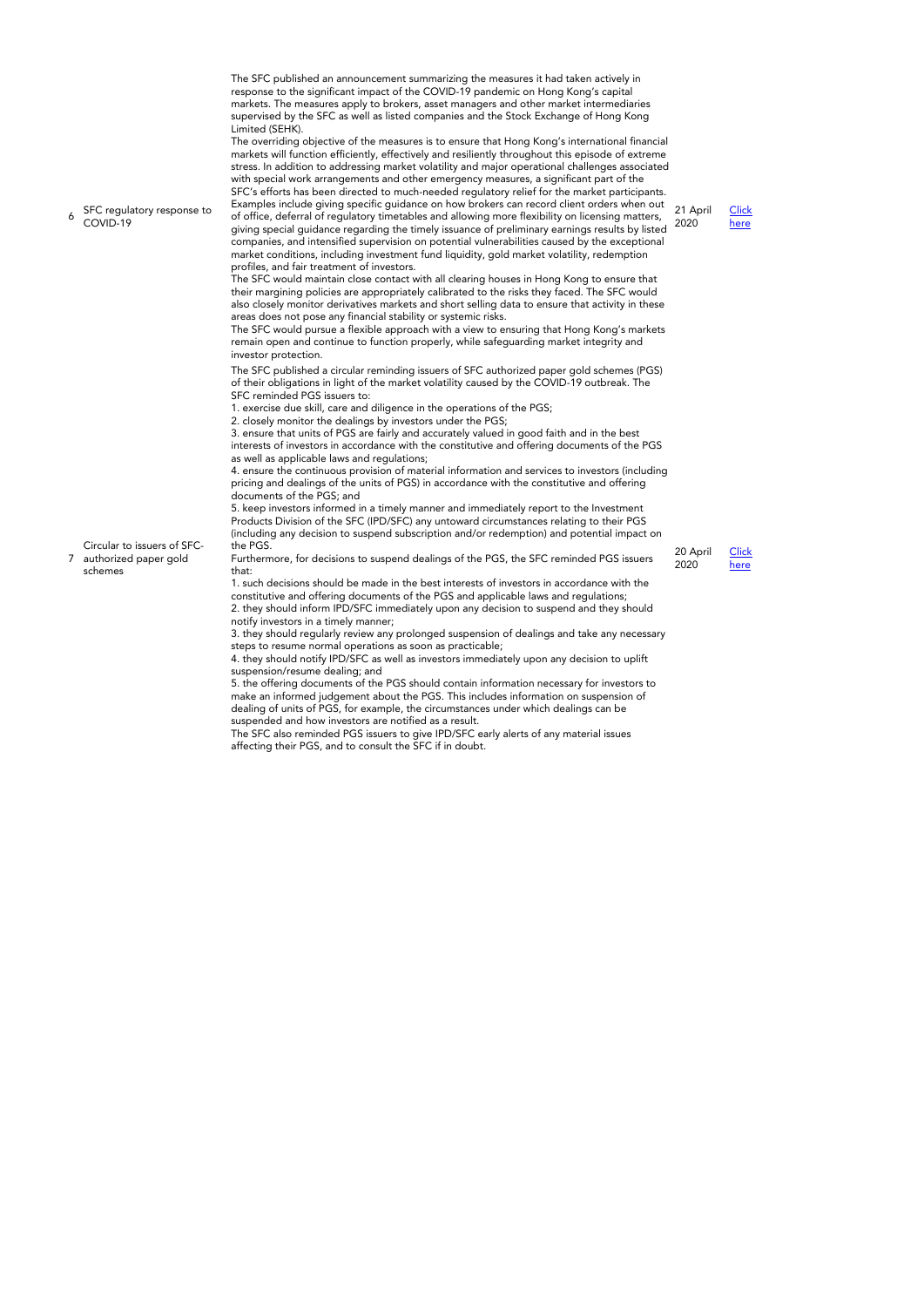The SFC published a circular reminding management companies of exchange traded funds (ETFs) of their responsibility to manage ETFs in the best interests of investors. The circular was prompted by a recent incident where the sole market maker of an ETF temporarily suspended its market making functions for the ETF as some of its traders were under mandatory quarantine due to the COVID-19 outbreak. The SFC is concerned as to the sufficiency of risk management measures of management companies and market makers of ETFs as a whole. Accordingly, the SFC:

1. Reminded ETF management companies of the duty to closely monitor the operations and activities (including secondary market trading and liquidity) of the ETF and to ensure the trading of SFC-authorized ETFs is conducted in a fair and orderly manner, including to:

 1. conduct due diligence on and regular monitoring of market makers and be reasonably satisfied that they remain competent and properly resourced to duly discharge the market making functions (including having appropriate business contingency plans in place);

 2. closely monitor the secondary market trading and liquidity of the ETFs under their management, including the market making activities and performance of the market makers of their ETFs;

 3. maintain a close dialogue with each market maker and make appropriate arrangements to ensure that such market maker will inform the management company immediately if it experiences or foresees that it will experience any operational difficulties or disruptions that may affect the proper discharge of its market making functions;

 4. properly manage the risk of reliance on a single market maker to provide secondary market liquidity for an ETF. This may include procuring more than one market maker for an ETF or securing appropriate arrangement for an alternative market maker to readily step in with short notice in the event of cessation, disruption or suspension of market making activities of the last market maker;

 5. be fully aware of and comply with the administrative arrangements and other requirements associated with the listing of ETFs on The Stock Exchange of Hong Kong Limited (SEHK), including the procedures of the publication of announcements or notices on the SEHK's website such as the publication windows cut-off times;

 6. in the event of cessation, disruption or suspension of market making activities or upon notice of such an event happening:

1. report to the SFC immediately the cessation, disruption or suspension;

 2. assess whether the cessation, disruption or suspension of market making activities for units/shares (traded in any counter) of an ETF under its management could adversely affect the interests of investors;

 3. keep investors informed as required under 8.6(q) of the Code on Unit Trusts and Mutual Funds; and

 7. give the SFC early alerts of any untoward circumstances relating to the ETFs under its management, including any issues which may adversely affect the operations and secondary market trading and liquidity of its ETFs (including receipt of any resignation notice of the last market maker).

2. Reminded market makers of ETFs to ensure compliance with applicable laws, rules, regulations and conduct requirements administered or issued by the SFC (including the Code of Conduct for Persons Licensed by or Registered with the Securities and Futures Commission) and the applicable rules of SEHK when conducting their business activities (including the Securities Market Maker Regulations), including in particular to:

 1. establish and maintain appropriate internal controls and risk management measures, including an effective business continuity plan commensurate with their size and scale of business, to protect their key business functions of market making. The plan should identify likely scenarios involving disruptions, appropriate backup facilities or alternative arrangements, as well as adequate personnel for the continuity of market making activities;

 2. invoke contingency measures in a timely fashion in anticipation of potential operational disruptions to maintain the key business functions; and

 3. alert the management company of the ETFs, the SFC and the SEHK immediately if they experience or foresee that they will experience any operational difficulties or disruptions that may affect the proper discharge of their market making functions for ETFs.

The SFC and the Hong Kong Stock Exchange (SEHK) published a joint statement regarding the impact of the recently introduced Prevention and Control of Disease (Prohibition on Group Gathering) Regulation (Cap. 599G) on corporate annual general meetings (AGM), extraordinary general meetings (EGM) and special general meetings (SGM). The SFC and SEHK clarified that AGMs fall under an exemption in Cap. 599G, while EGMs and SGMs can also fall under the same exemption under certain circumstances. The SFC and SEHK also set out some guidelines for listed issuers to consider when deciding on the timing of their meetings.

The SFC published an FAQ on concerns and issues faced by intermediaries and licence applicants relating to licensing related matters. The FAQ covers issues such as working from home, and arrangements relating to extension of timeline for filing audited accounts or extension of timeline for completing annual CPT requirements. 31 March

The SFC published a circular on the extension of implementation deadlines for a number of upcoming regulatory expectations by six months, including expectations on the use of external electronic data storage, new measures to protect client assets (client asset acknowledgement letters), and data standards for life cycles. The SFC also reminded intermediaries of their need to continue to comply with the order recording requirements under paragraph 3.9 of the Code of Conduct for Persons Licensed by or Registered with the  $SEC$ 

The SFC published a circular reminding licensed and registered persons of their obligations under the Code of Conduct for Persons Licensed by or Registered with the SFC. In particular, the SFC emphasized the need to observe the suitability obligations when they make a solicitation or recommendation and the obligation to disseminate information in a timely manner when they hold an investment product directly or indirectly on behalf of clients, as well as the need to act in the best interests of their clients. 27 Mar 2020

The SFC published a circular reminding managers, trustees, and custodians of SFC-authorized funds of their obligations to properly manage the liquidity of their funds and ensure fair treatment of investors in the wake of the market volatility caused by the COVID-19 outbreak. The SFC has stepped up its monitoring of authorized funds in light of the current market conditions. 27 March 2020

1 April 2020 **[Click](https://www.sfc.hk/web/EN/news-and-announcements/policy-statements-and-announcements/joint-guidance-on-agms-and-egms.html)** [here](https://www.sfc.hk/web/EN/news-and-announcements/policy-statements-and-announcements/joint-guidance-on-agms-and-egms.html)

| 31 March<br>2020 | Click<br>here |                                                      |
|------------------|---------------|------------------------------------------------------|
| 2020             | here          | 31 March Click Please also see<br>Legal Update here. |

| here | ch Click Please also see<br>Legal Update here. |
|------|------------------------------------------------|
|      |                                                |

| Click Please also see |
|-----------------------|
| here Legal Update he  |

Circular to management

8 companies and market makers of SFC-authorized exchange traded funds – ETF market making

Joint Statement in relation to General Meetings in light of

9 the Prevention and Control of Disease (Prohibition on Group Gathering) Regulation

10 matters in light of the FAQ – Licensing related COVID-19 pandemic

Circular to intermediaries – Extended deadlines for

11 implementation of regulatory expectations and reminder of order recording requirements under COVID-19 pandemic

12 obligations to ensure Circular to intermediaries – Reminder of important

suitability and timely dissemination of information to clients

13 companies and trustees and<br>13 custodians of SEC authorize Circular to management custodians of SFC-authorized funds

17 April 2020 **[Click](https://www.sfc.hk/edistributionWeb/gateway/EN/circular/doc?refNo=20EC30)** [here](https://www.sfc.hk/edistributionWeb/gateway/EN/circular/doc?refNo=20EC30)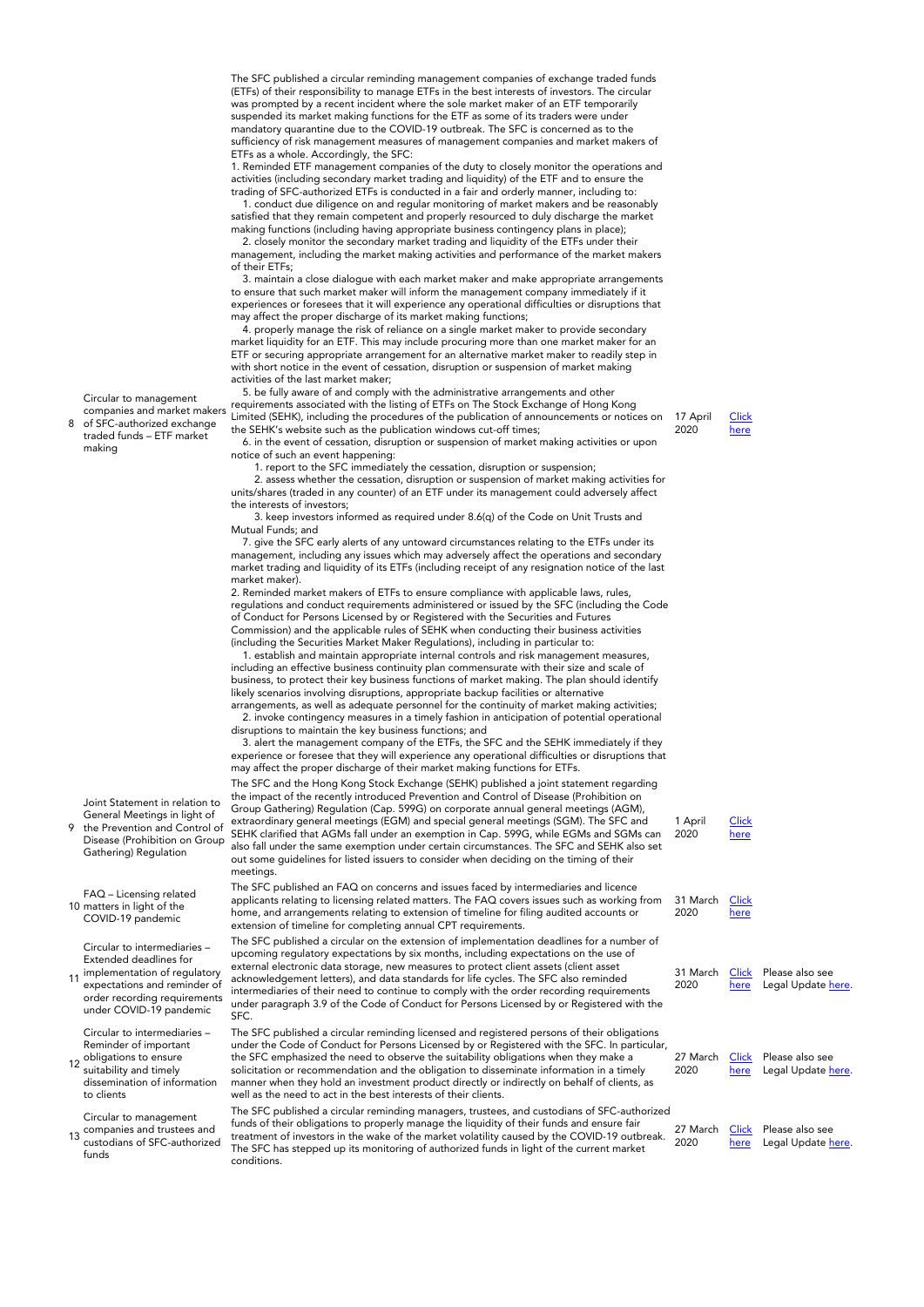Further Guidance on the Joint Statement in relation to

14 Results Announcements in light of the COVID-19 Pandemic

Joint Statement in relation to Results Announcements in light of Travel Restrictions

15 related to the Severe Respiratory Disease associated with a Novel Infectious Agent

1

 $\overline{2}$ 

The SFC and the Hong Kong Stock Exchange (SEHK) provided further guidance on the joint statement of 4 February 2020 regarding the release of results by listed companies. The SFC and SEHK provided clarifications on a number of issues, such as guidance for issuers who are unable to publish a preliminary results announcement in accordance with the Listing Rules by 2020 31 March 2020 and guidance for both GEM and Main Board issuers on the publication of annual reports by the respective 31 March 2020 and 30 April 2020 deadlines.

The SFC and the Hong Kong Stock Exchange (SEHK) issued a joint statement to listed issuers and auditors regarding the impact of the COVID-19 outbreak on the ability of listed issuers to meet reporting requirements under the Listing Rules, namely announcement of their financial information and results by the 31 March 2020 deadline. The SFC and SEHK noted that travel 4 February [Click](https://www.sfc.hk/web/EN/news-and-announcements/policy-statements-and-announcements/js-travel-restrictions-related-to-severe-respiratory-disease-associated-with-novel-infectious-agent.html) and other restrictions caused by the outbreak may cause disruption to the reporting and audit 2020 processes of listed issuers, and encouraged them to consult the SEHK and provide details of the circumstances which would prevent them from meeting the requirements. The SEHK will then provide further guidance in conjunction with the SFC.



[here](https://www.sfc.hk/web/EN/news-and-announcements/policy-statements-and-announcements/js-travel-restrictions-related-to-severe-respiratory-disease-associated-with-novel-infectious-agent.html)

Please also see the FAQ on the joint statement [here.](https://www.hkex.com.hk/-/media/HKEX-Market/Listing/Rules-and-Guidance/Other-Resources/Listed-Issuers/Joint-Statement-with-SFC/faqs_jointstate.pdf)

|                |                                                                                                        | Hong Kong Monetary Authority (HKMA) Circulars/Guidelines                                                                                                                                                                                                                                                                                                                                                                                                                                                                                                                                                                                                                                                                                                                                                                                                                                                                                                                                                                                                                                                                                                                                                                                                                                                                                                                                                                                                                                                                                                                                                                                                                                                                                                                                                                                                                                                                                                                                                                                                                                                                                                                                                                                                                                                                                                                                                                            |                         |             |                                                                                                                                |
|----------------|--------------------------------------------------------------------------------------------------------|-------------------------------------------------------------------------------------------------------------------------------------------------------------------------------------------------------------------------------------------------------------------------------------------------------------------------------------------------------------------------------------------------------------------------------------------------------------------------------------------------------------------------------------------------------------------------------------------------------------------------------------------------------------------------------------------------------------------------------------------------------------------------------------------------------------------------------------------------------------------------------------------------------------------------------------------------------------------------------------------------------------------------------------------------------------------------------------------------------------------------------------------------------------------------------------------------------------------------------------------------------------------------------------------------------------------------------------------------------------------------------------------------------------------------------------------------------------------------------------------------------------------------------------------------------------------------------------------------------------------------------------------------------------------------------------------------------------------------------------------------------------------------------------------------------------------------------------------------------------------------------------------------------------------------------------------------------------------------------------------------------------------------------------------------------------------------------------------------------------------------------------------------------------------------------------------------------------------------------------------------------------------------------------------------------------------------------------------------------------------------------------------------------------------------------------|-------------------------|-------------|--------------------------------------------------------------------------------------------------------------------------------|
|                | <b>TITLE</b>                                                                                           | <b>SUMMARY</b>                                                                                                                                                                                                                                                                                                                                                                                                                                                                                                                                                                                                                                                                                                                                                                                                                                                                                                                                                                                                                                                                                                                                                                                                                                                                                                                                                                                                                                                                                                                                                                                                                                                                                                                                                                                                                                                                                                                                                                                                                                                                                                                                                                                                                                                                                                                                                                                                                      | <b>DATE</b>             | <b>LINK</b> | <b>REMARKS</b>                                                                                                                 |
|                | Repayment of Trade<br>Facilities Deferred by the<br><b>Banking Sector for</b><br>Another 90-day Period | 90-day deferral for trade facilities under the Pre-approved Principal Payment Holiday<br>Scheme<br>The HKMA and the Banking Sector SME Lending Coordination Mechanism ("Mechanism")<br>announced a 90-day repayment deferment for trade facilities under the Pre-approved<br>Principal Payment Holiday Scheme ("Scheme").<br>Under the Scheme (which was covered in a previous circular (please see "Remarks")), trade<br>loans have been granted 90-day extension five times. Some of these loans will fall due in<br>August 2021. The Mechanism recognised that Hong Kong's external trade has continued<br>to improve and the local economy is gradually recovering, however given the fluctuating<br>pandemic situation around the world, economic recovery is still laden with uncertainties.<br>The Mechanism therefore has agreed to further extend the repayment period of trade<br>facilities under the Scheme for 90 days until the end of October, when the whole Scheme<br>will expire.<br>Interested corporate customers may contact their banks, which in turn will handle<br>repayment deferment requests on a "pre-approved" basis. Features for trade facilities<br>under the Scheme are similar to previous extensions:<br>• Corporate customer in need can further extend for 90 days their trade facilities falling<br>due between August and October 2021.<br>• Eligible corporate customers can apply for a 90-day extension of trade facilities drawn<br>down from May to end-July 2021.<br>• For facilities which are self-liquidating in nature, banks may require the loan to be settled<br>when the underlying payment has been received by the customer.<br>• For trade loans extended for 270 days or more cumulatively since their first draw-downs,<br>banks can adopt a flexible approach and consider on a case-by-case basis whether other<br>forms of relief are more suitable to help the customers, subject to prudent risk-<br>management principles.<br>When the Scheme expires at end-October, the HKMA and the Mechanism will consider<br>the way forward, taking into account consultations with the banking industry and<br>commercial sectors, as well as overseas practices in handling similar schemes.                                                                                                                                                                               | 15 July 2021 Click here |             | Please see the HKMA's<br>circulars dated 5 August<br>2020 here.<br>The above circular has<br>been covered in item 13<br>below. |
| $\overline{2}$ | COVID-19 Vaccination<br>Programme                                                                      | HKMA issued a Circular urging all authorised institutions (Als) to introduce additional<br>effective measures to encourage all bank staff to get vaccinated. In particular,<br>consideration should be given to following the recent practice of the Government and the<br>HKMA of giving extra days of leave to staff who have taken both doses of the vaccine, or<br>providing other suitable and adequate incentives for inoculation.<br>HKMA requires that all AIs should strongly encourage staff performing client-facing roles<br>or critical support functions to get vaccinated. Als should identify and draw up a list of<br>designated staff expected to receive inoculation. The list should include, without<br>limitation, those staff involved in branch operation, wealth management and commercial<br>banking, who have frequent face-to-face interactions with customers, as well as those<br>responsible for critical IT, data centre, treasury and settlement operations.<br>Bank staff included in the list should be requested to get vaccinated as soon as<br>possible. Arrangements should be made for those, who have not yet been vaccinated or<br>are unfitfor vaccination due to medical conditions, to undergo effective testing for<br>COVID-19every two weeks. Following the advice of public health authorities, the HKMA<br>considers that polymerase chain reaction-based nucleic acid testing using combined nasal<br>and throat swabs is an effective test for COVID-19 for this purpose.<br>Als are required to submit to the HKMA, within two weeks from the date of the Circular, a<br>breakdown by department or function of designated staff expected to receiveinoculation.<br>Staff included in the list should undergo the first COVID-19 test by 30June 2021 if they<br>have not yet taken the first dose of vaccine by then.<br>The Circular added that promoting a high vaccination rate is a collective effort of the<br>whole community towards the ultimate resumption of normal economic activities, and<br>emphasized that the banking sector has an important role to play in this process and<br>should make its contribution to safeguarding public health and bringing Hong Kong's<br>economy onto a steady recovery path. This would also provide the requisite foundation for<br>Hong Kong to re-start international travel, which is crucial for maintaining Hong Kong's | 1 June 2021 Click here  |             | Please also see our legal<br>update on this here.                                                                              |

status as an international financial centre.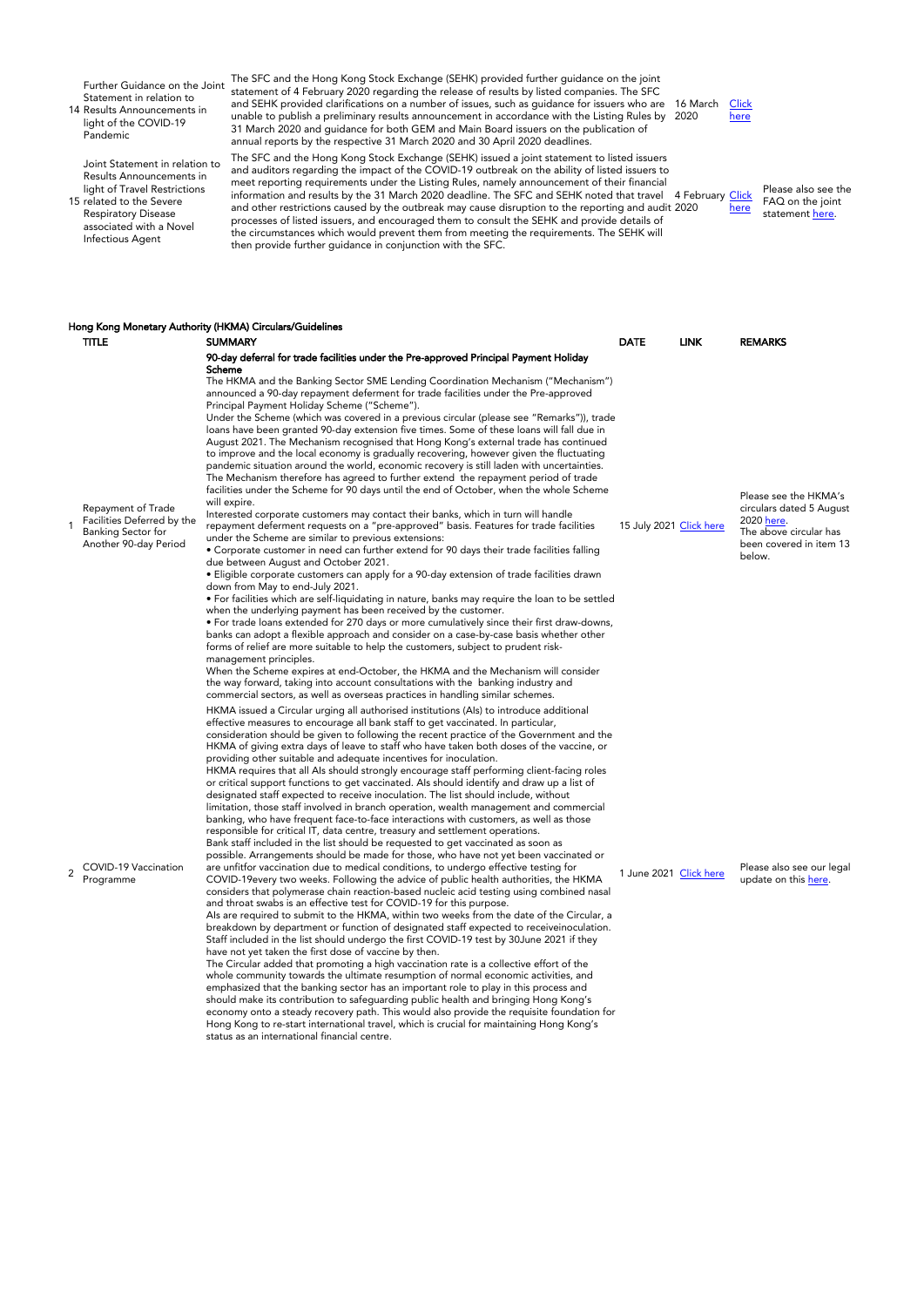HKMA issued a circular on 20 April 2021 in relation to the 100% Personal Loan Guarantee Scheme (PLGS) proposed in the 2021-2022 Budget. The PLGS provides a supplementary financing option for individuals suffering from cessation of main recurrent incomes from employment due to the COVID-19 pandemic.

The PLGS will be administered by HKMC Insurance Limited (HKMCI). HKMCI will rely on the professional expertise, judgment and care of participating lender institutions in conducting customer due diligence and verification of applicants' eligibility for concessionary low-interest loans. After drawdown, the loans will be sold by the participating lender institutions to The Hong Kong Mortgage Corporation Limited (HKMC). HKMC's purchase of the loans will be funded by the HKSAR Government. The Government has issued a letter of comfort to HKMA confirming its commitment under the PLGS.

In this circular, HKMA sets out its policy intent on the relevant regulatory treatments in respect of a loan granted by a participating authorised institution (AI) to an eligible borrower under the PLGS:

1) Regulatory and reporting treatments

Under the PLGS arrangement, an AI is considered to have an exposure to HKMC fully covered by the Government's commitment under the PLGS. It follows that:

• In relation to the Banking (Exposure Limits) Rules, the letter of comfort will be approved for the purposes of the Rule 57(1)(d) in respect of an AI's exposure to HKMC. The amount so covered will be deducted from the AI's exposures to HKMC.

• In relation to the Banking (Capital) Rules (BCR),

 - For the STC and BSC approach – an AI may treat its exposure to HKMC as covered by the Government's commitment, and risk-weight the exposure as one guaranteed by the Government.

 - For the IRB approach – an AI should seek HKMA's exemption approval under section 12(1) of the BCR and apply the STC approach for loans granted under the PLGS instead. HKMA commits to process the application expeditiously.

- SPM module CR-G-7 – applying the underlying principle of paragraph 3.2.4 of the<br>module taking into account the PLGS arrangements, HKMA would not consider it<br>unreasonable for an AI to regard the cover of the Government's as enabling the AI to treat an exposure to HKMC under the PLGS as "secured" (in the sense of there being a separate obligation to pay by the Government) for risk

management purposes. • In relation to banking return reporting arrangements

Regarding the Capital Adequacy Ratio return

- Under the BSC approach, receivables should be reported as "Loans to or guaranteed

by the sovereigns of Tier 1 countries" with a 0% risk weight. - Under the STC approach, the receivables should be reported as "public sector entity exposures" (under the subcategory of "domestic PSEs") before CRM and "sovereign exposures" with a 0% risk weight after CRM. Regarding the Large Exposures return

 - For Part I, II and III, if exposure to the HKMC is reported in these parts, any outstanding receivables from the HKMC under the PLGS at quarter-end should be reported in the "Memorandum item: Deductions".

 - For Part IV, any outstanding receivables from the HKMC under the PLGS at quarterend are treated as an exempted exposure and should be reported as an indirect exposure to the Government.

Regarding other banking returns, outstanding receivables as at the reporting dates should be reported as exposures to the HKMC as necessary in accordance with the completion instructions.

2) Credit assessment and approval

An AI is expected to check the eligibility of an applicant against the criteria specified under the PLGS. HKMA considers the credit risk exposure of the AI to be minimal as the loan will be transferred without recourse to HKMC shortly after it is created. Therefore HKMA's supervisory requirements on credit assessment and risk management set out in the SPM module CR-G-2 do not apply to loans covered by the PLGS.

Having regard to the policy intent of the PLGS is to provide some relief to members of the public over the temporary financial hardship caused by the pandemic, AIs are expected not to take any credit actions which may result in a tightening of existing credit to the borrower, on knowledge of his / her application under the PLGS. HKMA has established an arrangement with the HKMC to handle complaints and feedback received from the public about unfair treatment of borrowers under the PLGS.

Finally, HKMA reminds AIs to refer to the communications of HKMC with the AIs for details regarding disclosure in respect of consumer protection.

HKMA issued a circular on 24 March 2021 in relation to the territory-wide COVID-19 Vaccination Programme for Hong Kong residents.

The key message is that it is in the interest of authorized institutions to support the Government's vaccination drive and help prevent the spread of COVID-19 in the

workplace and protect the health and safety of their staff and customers. This is to that banks can operate and provide banking services to their customers without

interruption given that they perform a critical financial intermediation role in the economy and provide services that are essential to the wider public interest. The circular provides examples of supportive measures to facilitate staff who wish to get

vaccinated to do so, especially those who interact frequently with customers or perform critical functions. These examples include: • Disseminating information about the Vaccination Programme to staff and referring them

to the Government's dedicated website (www.covidvaccine.gov.hk) for queries they may have in relation to the COVID-19 vaccines;

• Allowing staff to get vaccinated during working hours or implementing flexible working hours to accommodate vaccination appointments; and

• Granting staff time off work, where necessary, to rest after vaccination.

Authorized institutions should also monitor updates to the Vaccination Programme and related COVID-19 guidance issued by the Government, and provide relevant information to their staff with a view to encouraging vaccine uptake.

24 March [Click here](https://www.hkma.gov.hk/media/eng/doc/key-information/guidelines-and-circular/2021/20210324e1.pdf)

[Click here](https://www.hkma.gov.hk/media/eng/doc/key-information/guidelines-and-circular/2021/20210420e1.pdf)

20 April<br>2021

24 March

3 100% Personal Loan Guarantee Scheme

4

COVID-19 Vaccination Programme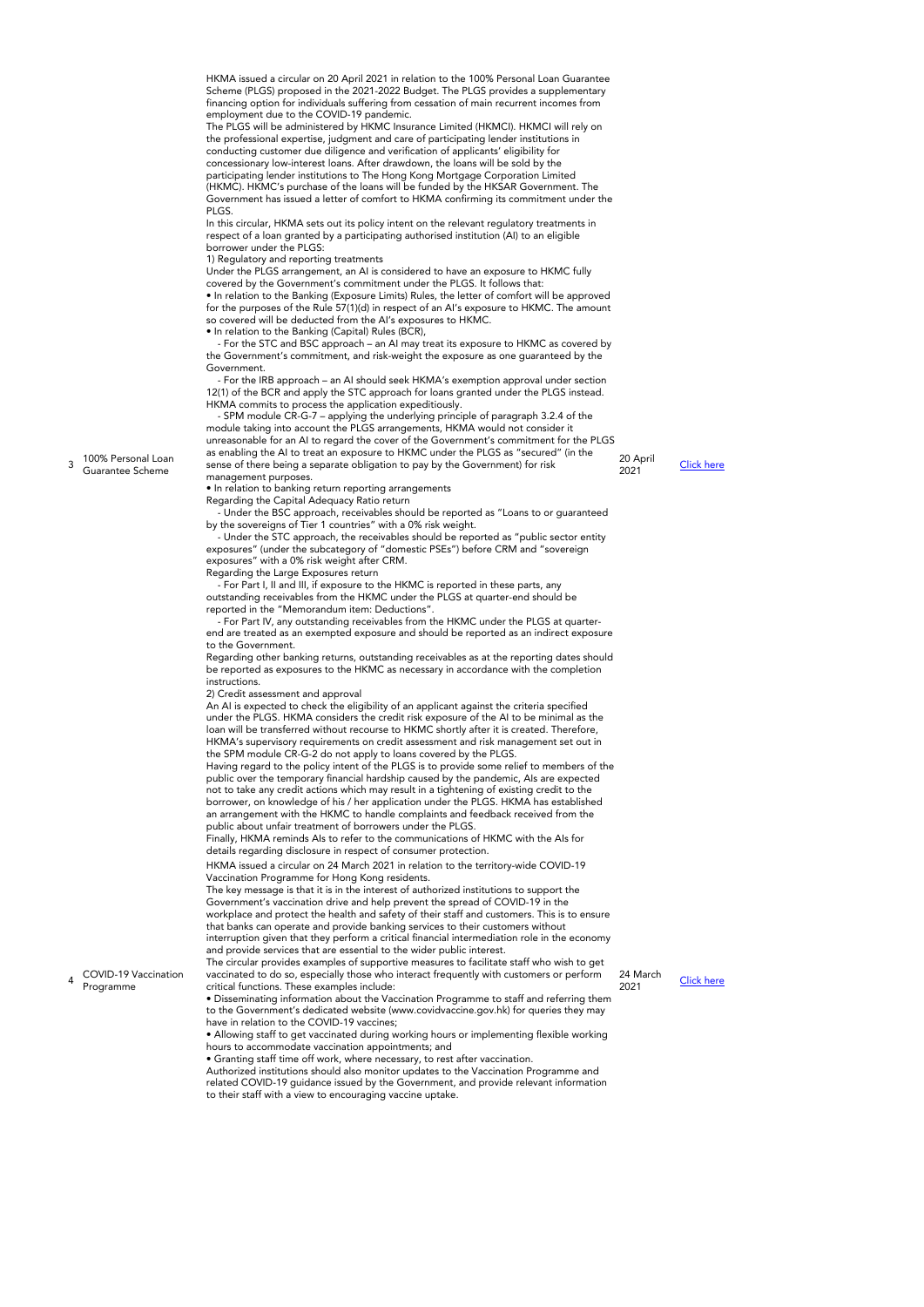5 FATF statements on "High-Risk Jurisdictions subject to a Call for Action" and "Jurisdictions under Increased

Monitoring"

Extension of Preapproved Principal

7

Repayment of Trade Facilities Deferred by the Banking Sector for Another 90-day Period

6 Payment Holiday Scheme for another 6 months

HKMA issued a Circular dated 10 March 2021 on the following: (a) FATF pause in its review process for strategic deficiencies in AML/CFT regimes In response to the COVID-19 pandemic, the Financial Action Task Force (FATF) decided on a general pause in the review process for the list of "high-risk jurisdictions subject to a call for action". Authorized Institutions (AIs) and Stored Value Facility (SVF) Licensees should continue to refer to the HKMA circular on "Statements issued by the Financial Action Task Force" dated 11 March 2020, in particular, applying the enhanced due diligence measures and other counter-measures in relation to Iran and the Democratic People's Republic of Korea. (b) Outcomes of the FATF Plenary meeting held in February 2021

FATF member delegates discussed and reviewed various strategic initiatives and countryspecific processes. In particular, the FATF is developing Guidance to help both public and private sectors in implementing new requirements to identify, assess, understand and mitigate proliferation financing risk as defined in Recommendation 1 and its Interpretive Note. The Guidance aims to assist both public and private sectors in conducting a risk assessment in the context of proliferation financing, and applying corresponding risk mitigation measures. The FATF is consulting private sector stakeholders before finalising the Guidance.

The HKMA and the Banking Sector SME Lending Coordination Mechanism ("Mechanism") announced that the Pre-approved Principal Payment Holiday Scheme ("Scheme") will be extended for another six months to October 2021.

All principal payments of loans falling due between May and October 2021 by eligible corporate customers will be deferred by another six months (except for repayments of trade loans, which will be deferred by 90 days). Similar to the Scheme extension in November 2020, banks will not issue individual notifications to eligible customers regarding the deferment arrangement. Interested corporate customers may contact their banks. Deferment requests will be handled on a "pre-approved" basis. Banks may request customers to provide up-to-date operational and financial information to better understand their needs when processing their requests. 4 March<br>2021

As the Scheme has been rolled out for nearly one year, in order to strike a balance between catering for the unique circumstances facing customers and the need for prudent risk management, the Mechanism has agreed that, for loans which have been extended for 540 days or more cumulatively since first being drawn down (or trade loans which have been extended for 270 days or more cumulatively since first being drawn down), banks can adopt a flexible approach and consider, on a case-by-case basis and subject to prudent risk management principles, whether other forms of relief are more suitable to help the customers ride out the current difficulties.

#### 90-day deferral for trade facilities under the Pre-approved Principal Payment Holiday Scheme

The HKMA and the Banking Sector SME Lending Coordination Mechanism ("Mechanism") announced a 90-day repayment deferment for trade facilities under the Pre-approved Principal Payment Holiday Scheme ("Scheme").

Under the Scheme (which was covered in a previous circular (please see "Remarks")), trade loans have been granted 90-day extension respectively in May, August and November 2020. Some of these loans will fall due in February 2021. The Mechanism has agreed that in light of the COVID-19 pandemic, corporate customers can further extend their trade facilities for another 90-day period. Eligible corporate customers can also apply for a 90 day extension of trade facilities drawn down from November 2020 to end-January 2021. Similar to previous extensions of the Scheme, interested corporate customers may contact their banks, which in turn will handle repayment deferment requests on a "pre-approved" basis. However, it is important to note some additional features for trade facilities under the Scheme:

• For facilities which are self-liquidating in nature, banks may require the loan to be settled when the underlying payment has been received by the customer. • For trade loans extended for 270 days or more cumulatively since their first draw-downs,

banks can adopt a flexible approach and consider on a case-by-case basis whether other forms of relief (such as repaying the trade loans by instalments) are more suitable to help the customers (subject to prudent risk-management principles).

#### Flexibility under the Scheme for customers in the transportation sector

The HKMA and the Mechanism also discussed various difficulties facing customers in the transportation sector and identified the following assistance that banks can provide: • Banks will be more flexible in handling new financing applications by public light bus ("PLB") operators to finance the upgrade of their vehicles from 16 seats to 19 seats. • Banks do not need to rigidly adhere to the 85% loan-to-value ratio cap (provided that prudent risk-management principles are observed) for new loans used only for the purchase of new vehicles.

• As regards new loans granted for taxis, PLBs and other non-franchised buses, banks agreed that they would actively consider extending the maximum loan tenors for taxis and PLBs to 30 years, and the maximum loan tenors for non-franchised buses to 10 years, on a temporary basis for the next two years.

• Banks may provide other forms of relief to help alleviate the repayment burden of relevant commercial vehicle owners, subject to prudent risk-management principles. The HKMA reminded banks to be sympathetic to customers who are not eligible for the Scheme to help tide them over this difficult time (while observing prudent riskmanagement principles).

#### 10 March 2021 [Click here](https://www.hkma.gov.hk/media/eng/doc/key-information/guidelines-and-circular/2021/20210310e1.pdf) [\(Addressed](https://www.hkma.gov.hk/media/eng/doc/key-information/guidelines-and-circular/2021/20210310e1.pdf) [to AIs\)](https://www.hkma.gov.hk/media/eng/doc/key-information/guidelines-and-circular/2021/20210310e1.pdf) [Click here](https://www.hkma.gov.hk/media/eng/doc/key-information/guidelines-and-circular/2021/20210310e2.pdf) [\(Addressed](https://www.hkma.gov.hk/media/eng/doc/key-information/guidelines-and-circular/2021/20210310e2.pdf) [to SVF](https://www.hkma.gov.hk/media/eng/doc/key-information/guidelines-and-circular/2021/20210310e2.pdf) [Licensees\)](https://www.hkma.gov.hk/media/eng/doc/key-information/guidelines-and-circular/2021/20210310e2.pdf)

[Click here](https://www.hkma.gov.hk/eng/news-and-media/press-releases/2021/03/20210304-5/)

Please see HKMA's Circular dated 11 March 2020 [here](https://www.hkma.gov.hk/media/eng/doc/key-information/guidelines-and-circular/2020/20200311e1.pdf). FATF's statement on "Jurisdictions under Increased Monitoring" can be found in [here](https://www.fatf-gafi.org/publications/high-risk-and-other-monitored-jurisdictions/documents/increased-monitoring-february-2021.html) Outcomes of the FATF can be found in [here](https://www.fatf-gafi.org/publications/fatfgeneral/documents/outcomes-fatf-plenary-february-2021.html).

Please see the HKMA's circulars dated 5 August 2020 [here](https://www.hkma.gov.hk/media/eng/doc/key-information/guidelines-and-circular/2020/20200805e1.pdf). The above circular has been covered in item 13 below. Please also see the HKMA's announcement dated 2 September 2020 [here](https://www.hkma.gov.hk/eng/news-and-media/press-releases/2020/09/20200902-5/). The above announcement has been covered in item 9 below.

29 January Click here Please see the HKMA's circulars dated 5 August 2020 [here](https://www.hkma.gov.hk/media/eng/doc/key-information/guidelines-and-circular/2020/20200805e1.pdf). The above circular has been covered in item 13 below.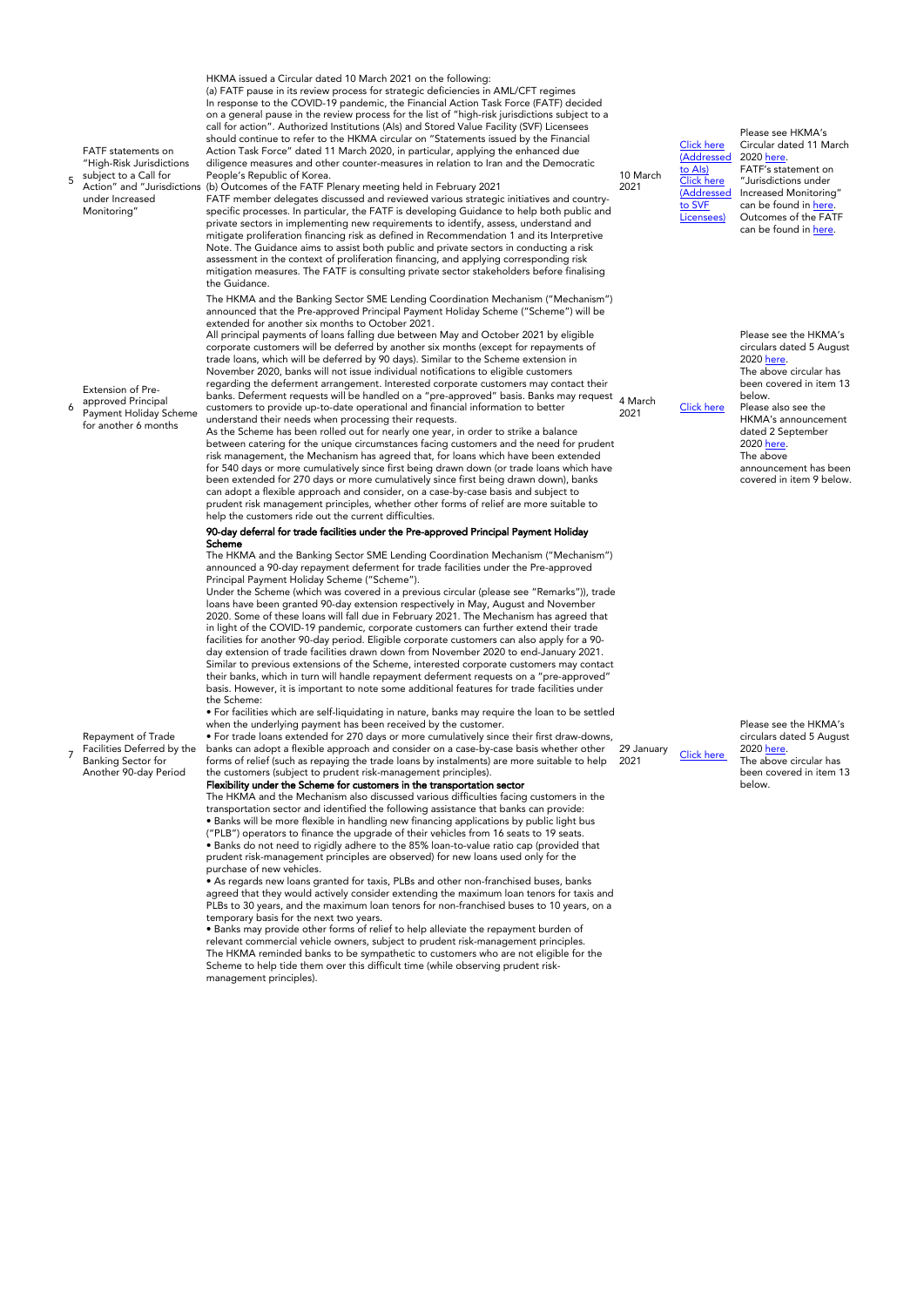|   | An Update on COVID-19<br>and Money Laundering<br>and Terrorist Financing<br>risks     | HKMA published a circular to draw the attention of all Authorized Institutions (AIs) and<br>Stored Value Facility (SVF) Licensees to the most recent update from the Financial Action<br>Task Force (FATF) on COVID-19-related money laundering / terrorist financing (ML/TF)<br>risks (please find the link to FATF's update in Remarks column). The update highlights<br>developments since FATF's previous reports and provide details on how criminals<br>continue to attempt to exploit the global financial systems, with case studies (including<br>some provided by Hong Kong), and illustrate how the risks have evolved along with the<br>COVID-19 pandemic.<br>The FATF update reinforces the continuing importance of a risk-based response which<br>does not disrupt essential and legitimate services. HKMA has already articulated its<br>regulatory expectations in this respect in previous circulars (please find the links to those<br>circulars in Remarks column).<br>This circular also provides updates on efforts of HKMA and other organisations on<br>combating ML/TF risks:<br>• HKMA has been monitoring COVID-19 related impact on ML/TF risks and working<br>closely with Als and SVF Licensees to cope with the developments;<br>• the Fraud and Money Laundering Intelligence Taskforce, the public-private partnership<br>for information sharing in Hong Kong which consists of law enforcement agency, banking<br>supervisor and ten retail banks in Hong Kong, has been delivering alerts and case-based<br>intelligence on COVID-19 related deceptions;<br>• the Fraud Risk Management Taskforce established under the Hong Kong Association of<br>Banks (HKAB) broadcasted a video clip on television to remind the public to stay alert of<br>COVID-19 related fraudulent activities and shared good practices on fraud prevention and<br>detection with the industry; and<br>• HKAB also held a sharing session, with HKMA's support, to share financial crime trends<br>observed and challenges encountered during COVID-19, and good practices of Als in<br>managing and mitigating ML/TF risks.<br>HKMA reminds Als and SVF Licensees to study the FATF update in conjunction with the<br>ML/TF risk information provided through the above forums, and consider the relevant<br>implications for their ML/TF risk management. | 31<br>December<br>2020                         | <b>Click here</b> | Please see FATF's<br>update dated December<br>2020 here.<br>Please see the HKMA's<br>circulars dated 30 July<br>2020:<br>Update 1<br><b>Update 2</b><br>The above circulars have<br>been covered in items 14<br>and 15 below<br>respectively.<br>Please see the HKMA's<br>circulars dated 7 April<br>2020:<br>Link 1<br>Link 2<br>The above circulars have<br>been covered in items 27<br>and 28 below<br>respectively. |
|---|---------------------------------------------------------------------------------------|---------------------------------------------------------------------------------------------------------------------------------------------------------------------------------------------------------------------------------------------------------------------------------------------------------------------------------------------------------------------------------------------------------------------------------------------------------------------------------------------------------------------------------------------------------------------------------------------------------------------------------------------------------------------------------------------------------------------------------------------------------------------------------------------------------------------------------------------------------------------------------------------------------------------------------------------------------------------------------------------------------------------------------------------------------------------------------------------------------------------------------------------------------------------------------------------------------------------------------------------------------------------------------------------------------------------------------------------------------------------------------------------------------------------------------------------------------------------------------------------------------------------------------------------------------------------------------------------------------------------------------------------------------------------------------------------------------------------------------------------------------------------------------------------------------------------------------------------------------------------------------------------------------------------------------------------------------------------------------------------------------------------------------------------------------------------------------------------------------------------------------------------------------------------------------------------------------------------------------------------------------------------------------------------------------------------------------------------------------------------------|------------------------------------------------|-------------------|-------------------------------------------------------------------------------------------------------------------------------------------------------------------------------------------------------------------------------------------------------------------------------------------------------------------------------------------------------------------------------------------------------------------------|
| 9 | Extension of Principal<br>Moratorium for 80% and<br>90% Guarantee Products            | HKMC Insurance Limited (a wholly-owned subsidiary of the Hong Kong Mortgage<br>Corporation Limited) announced that the application period for principal moratorium for<br>the 80% Guarantee Product and the 90% Guarantee Product under the SME Financing<br>Guarantee Scheme (SFGS) is extended for 6 months to 31 March 2021. The maximum<br>duration of principal moratorium is increased from 12 months to 18 months and the loan<br>guarantee period can also be extended correspondingly.                                                                                                                                                                                                                                                                                                                                                                                                                                                                                                                                                                                                                                                                                                                                                                                                                                                                                                                                                                                                                                                                                                                                                                                                                                                                                                                                                                                                                                                                                                                                                                                                                                                                                                                                                                                                                                                                           | $\overline{2}$<br>September Click here<br>2020 |                   | Please see the press<br>release published on<br>HKMA's website dated<br>29 May 2020 here.<br>The above press release<br>has been covered in item<br>17 below.                                                                                                                                                                                                                                                           |
|   | Pre-approved Principal<br>Payment Holiday Scheme<br>extended by a further 6<br>months | The HKMA published a circular announcing the extension of the Pre-approved Principal<br>Holiday Scheme by 6 months.<br>As covered in a previous circular (please see "Remarks"), the HKMA and the Banking<br>Sector SME Lending Coordination Mechanism had put in place the Pre-approved Principal<br>Payment Holiday Scheme for its authorised institution participants (AI) to alleviate cash<br>flow difficulties faced by small and medium size corporations. Under the Scheme, eligible<br>small and medium size corporate customers could make deferred repayments on loan<br>principal payments.<br>The Scheme has now been extended for a further 6 months so that all loan principal<br>payments falling due between November 2020 and April 2021 will be deferred by six<br>months (except for repayments of trade loans, which will be deferred by 90 days).<br>Participating Als will handle each eligible customer's case on a "pre-approved" basis, and<br>may request customers (especially those who have been granted multiple extensions of<br>payment holidays) to provide up-to-date business and financial information to better                                                                                                                                                                                                                                                                                                                                                                                                                                                                                                                                                                                                                                                                                                                                                                                                                                                                                                                                                                                                                                                                                                                                                                                                                     | 2<br>September Click here<br>2020              |                   | Please see the HKMA's<br>circular dated 5 August<br>2020 here.<br>The above circular has<br>been covered in item 13<br>below.                                                                                                                                                                                                                                                                                           |
|   | Prudential Measures for<br>11 Mortgage Loans on Non-<br>residential Properties        | understand their needs when processing their cases.<br>The HKMA published a circular on adjustments introduced by the HKMA on 19 August<br>2020 to the prudential measures for mortgage loans on non-residential properties. The<br>HKMA noted that as a result of the COVID-19 outbreak, non-residential property markets<br>have seen major corrections, with the prices of offices, flatted factories and retail premises<br>declining by 15%, 11%, and 10% respectively. The transaction volume of non-residential<br>properties also contracted in the first half of 2020, and will likely remain under pressure<br>due to lowered business confidence and rising geopolitical tensions.<br>In light of this, the HKMA has decided to adjust the countercyclical macroprudential<br>measures for mortgage loans on non-residential properties. The applicable loan-to-value<br>ratio caps under different scenarios for non-residential properties have been adjusted<br>upward by 10%. These changes will take effect from 20 August 2020 and will apply to all<br>transactions where the provisional sale and purchase agreement is signed on or after that<br>date.<br>The HKMA reiterated that these measures are intended to apply to mortgage loans for<br>the purpose of financing property transactions or the refinancing of existing properties.<br>They are not intended to apply to credit facilities secured by properties for the purpose of<br>financing the business operation of corporates, as these credit facilities are subject to a set<br>of comprehensive credit underwriting standards and regular credit reviews by authorized<br>institutions. Als may send any questions they have regarding this circular<br>to rml_hkma@hkma.gov.hk.                                                                                                                                                                                                                                                                                                                                                                                                                                                                                                                                                                                                   | 19 August<br>2020                              | <b>Click here</b> |                                                                                                                                                                                                                                                                                                                                                                                                                         |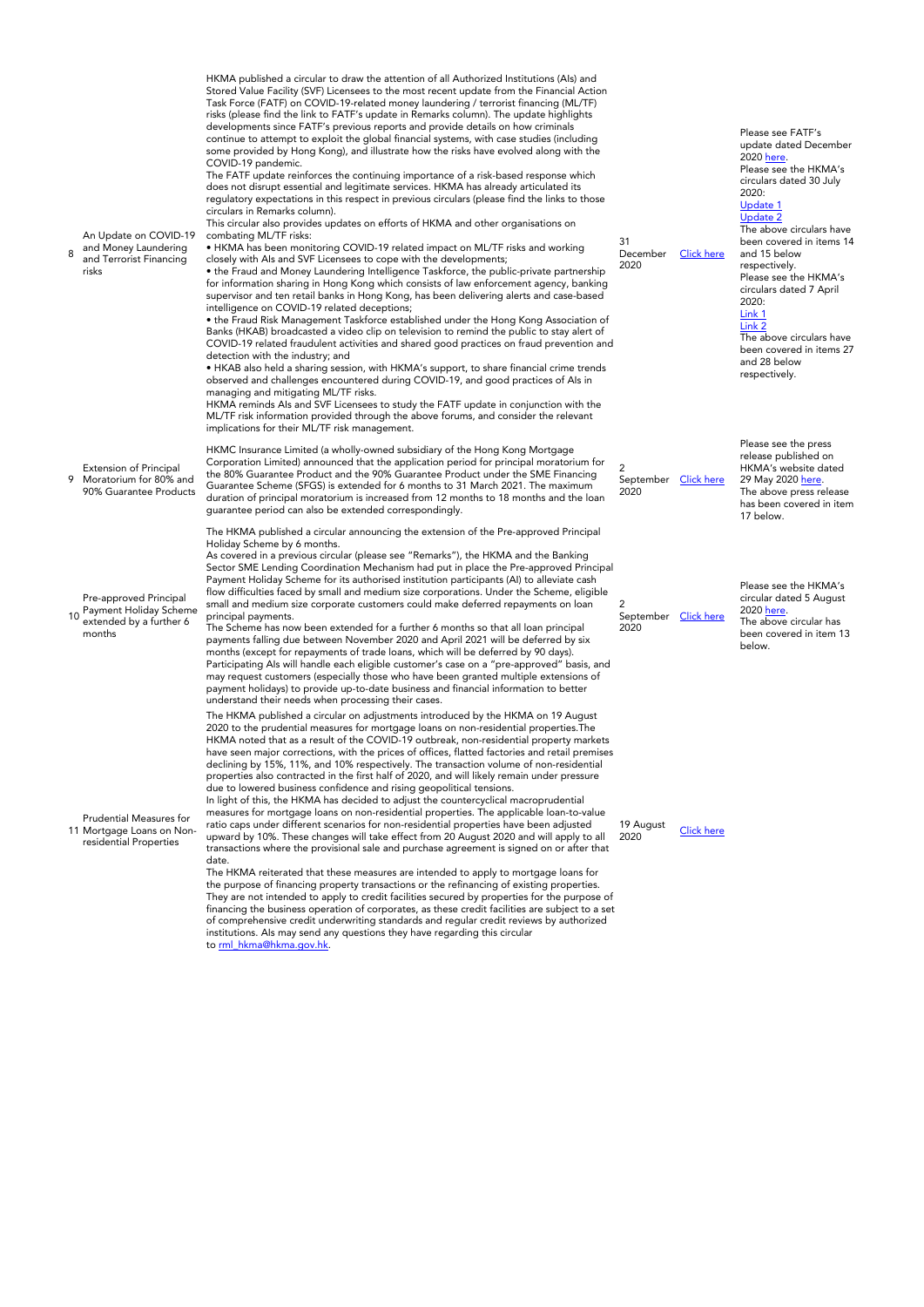12 Reminder of Investor Protection Measures The HKMA published a circular reminding Authorized Institutions (AI) of some important investor protection measures in light of the current volatility in the markets. In view of the recent price volatility of various markets and investment products (including shares, bonds, commodities, precious metals, FX, etc.) as well as the operational challenges brought about by COVID-19, Als are reminded to remain vigilant, and continue to treat customers fairly and act in the best interest of their customers in the sale of investment products, in line with the Code of Banking Practice and the Treat Customers Fairly Charter. AIs should exercise extra care when handling leveraged transactions where the customer could have potential losses exceeding the invested amount. Registered institutions are also reminded to observe the following requirements when making solicitations or recommendations on investment products regulated by the Securities and Futures Ordinance: 1. ensure proper product due diligence, taking into account, among others, the market conditions amid the COVID-19 situation, which may impact on the risk return profile and prospect of an investment. Where the continuous review by an RI of the risk rating of an investment product results in a higher risk rating being attributed to the product, the RI should follow the existing requirement of disclosing such increase in risk rating to customers to whom it has recommended and sold the product; 2. give due consideration to relevant circumstances of a customer when assessing the suitability of an investment product for the customer. Where an RI is aware of material changes to a customer's circumstances (e.g. impact arising from the COVID-19 situation), such changes should be taken into account in the assessment; 3. explain to the customer the risks and features of the investment product; and 4. present balanced views: do not focus solely on advantageous terms such as high coupon rates or yields, but should explain also the disadvantages and potential downside risks. With regards to leveraged transactions, AIs should • make adequate disclosure of the nature, key features and terms, and the associated risks of leveraged products or transactions, especially the risk of losing more than the customer's invested amount (and where applicable the risk of having unlimited loses, e.g. a customer writing a naked call option) • ensure that the customer is willing and has sufficient net worth to assume the risks and bear the potential losses of the leveraged transactions. In practice, AIs are expected to put in place policies and controls to ensure that targeted customers have been provided with adequate disclosure of, and are capable of understanding the risk of leveraged or margin trading, and the possibility of being subject to margin-calls within a short time period. AIs are also expected to put in place mechanism to monitor customers' margin maintained with the AIs. The HKMA will continue to monitor AIs' compliance with the regulatory requirements as part of its on-going supervision. 7 August 13 90 day extension of Trade Loans under the Preapproved Principal Payment Holiday Scheme The HKMA published a circular announcing that in light of the issues caused by the COVID-19 outbreak, all Authorized Institutions (AI) are requested to extend the principal payment for trade loans under the Pre-approved Principal Payment Holiday Scheme (Scheme) for another 90 days. According to the HKMA, the deferment should cover trade loans both currently subject to the Scheme as well as those drawn between 1 May 2020 to 31 July 2020 by eligible customers with no outstanding payments overdue for more than 30 days as at 1 August 2020. For facilities which are self-liquidating in nature, AIs may require the loan to be settled when the underlying payment has been received by the customer. All other terms of the Scheme stated in the Annex to the HKMA's circular on 17 April 2020 will continue to apply. As only between 10% to 20% of eligible corporate customers have chosen to take up the Scheme and with AIs adopting work-from-home arrangements in response to the pandemic, AIs will not issue individual notifications to customers regarding the deferment 5 August arrangement. Interested corporate customers are requested to contact their AIs, which will handle principal deferment requests on a "pre-approved" basis. AIs may request customers to provide up-to-date operational information to better understand their needs when processing their requests. The HKMA reiterated that this extension of the Scheme will not by itself render a trade loan to be downgraded, nor will it cause the loan to be categorised as "rescheduled" as long as the terms of the extension are "commercial". This principle applies regardless of whether or not the trade loan is already on a payment holiday. That said, borrowers who are unable to meet the restructured payment schedule should continue to be recognized

in a timely manner and the classification of their loans should refer to the HKMA's Guideline on Loan Classification System as well as previously issued FAQs. The HKMA will continue to engage banks and the commercial sectors through the Mechanism and expects to arrive at a decision regarding follow-up arrangements for the

Scheme, which will end in October, as soon as possible.

Please see the Annex to the HKMA's circular on 17 April 2020 [here.](https://www.hkma.gov.hk/media/eng/doc/key-information/guidelines-and-circular/2020/20200417e1a1.pdf) (also covered below in item 24)

[Click here](https://www.hkma.gov.hk/media/eng/doc/key-information/guidelines-and-circular/2020/20200807e1.pdf)

**[Click here](https://www.hkma.gov.hk/media/eng/doc/key-information/guidelines-and-circular/2020/20200805e1.pdf)**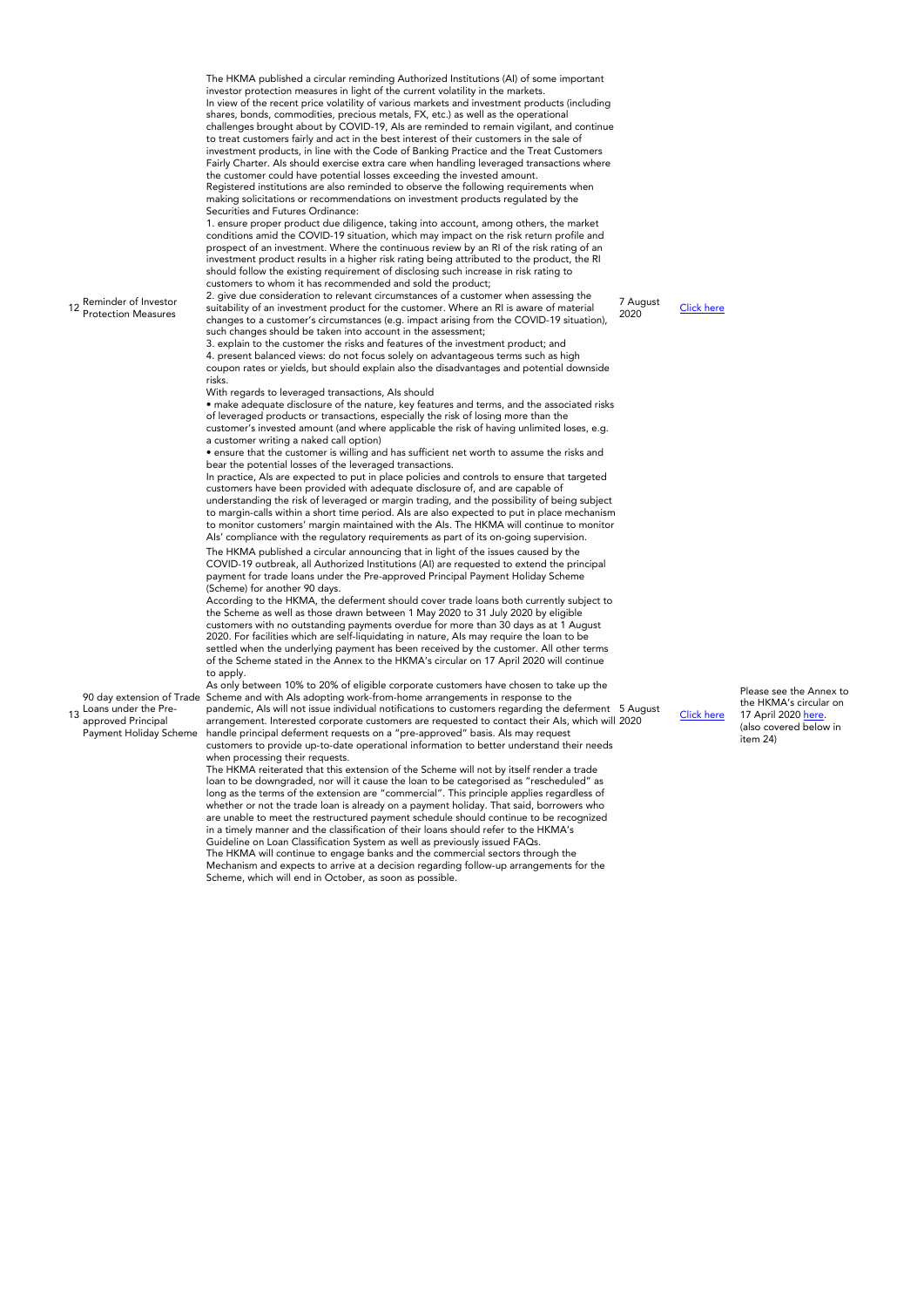Coronavirus disease  $(CONID-19)$  and Anti-Money Laundering and Counter-Financing of Terrorism (AML/CFT) measures – An Update The HKMA published a circular highlighting some key observations and industry practices to assist Authorized Institutions (AI) in developing sustained efforts to cope with the evolving COVID-19 situation and support operational responses which are consistent with the risk-based approach (RBA). The HKMA stated that as the situation continues to evolve, it has become clear that measures originally intended to be short-term may now have to be kept in place by AIs for relatively longer, or in some cases reintroduced as new clusters of COVID-19 cases emerge. Key observations and practices highlighted by the HKMA include: 1. Customer due diligence under social distancing and travel restrictions The HKMA noted that social distancing and a significant reduction in travel have significantly impacted the ability of AIs to interact with existing and potential customers. AIs are increasingly using video conferencing to interact with customers in the course of on-boarding and ongoing customer due diligence reviews. Some AIs have utilised the flexibility provided in the Anti-Money Laundering and Counter-Terrorist Financing Ordinance to delay verifying the customer's identity, while adopting appropriate risk mitigating measures. In addition to remote on-boarding for individual retail customers currently offered by more than 10 AIs, some AIs have also expedited testing of similar initiatives for corporate customers. 2. Pressure on AML/CFT resources The HKMA noted that all AIs have some form of business continuity planning in place to maintain sound operations. To address the pressure on resources, AIs have been adopting a number of responses, which collectively have minimised potential impact to AML/CFT processes. These include reprioritising work on the basis of ML/TF risks, reallocation of staff, staggering office hours and equipping staff with work-from-home capabilities. Some  $\,$  30 July 2020 <u>[Click here](https://www.hkma.gov.hk/media/eng/doc/key-information/guidelines-and-circular/2020/20200730e1.pdf)</u> AIs are also expediting their exploration of regulatory technology (RegTech) solutions (e.g. machine learning) to reduce the number of false positives generated from transaction monitoring and screening systems, and thus enhancing efficiency and effectiveness. The HKMA continues to monitor resource allocation as part of AIs' operational responses to ML/TF risk management and reiterates through this engagement the importance of applying the principles of the RBA, maintaining adequate records of decisions made and that relevant controls or risk appetite need not be compromised in the process. 3. Emerging threats and changes in customers' behaviour The HKMA noted that AIs have increased their understanding of and vigilance to emerging COVID-19 related financial crime risks, including through the Fraud and Money Laundering Intelligence Taskforce (FMLIT) and a recently established Fraud Risk Management Taskforce under the Hong Kong Association of Banks. In line with global trends, some AIs have also identified changes in customer behaviour, such as digital payments and online transactions, and have been working to incorporate their understanding of emerging risks into transaction monitoring rules and scenarios. The HKMA further noted that it had observed examples where RegTech is helping to build out a more collaborative, intelligence-led approach to financial crime risk management and that some AIs are applying advanced analytics to help detect networks and common vulnerabilities. The HKMA will continue to work closely with AIs to support ongoing industry efforts, in line with the principles of RBA. AIs may approach the HKMA through their usual contacts at the AML & Financial Crime Risk Division or at [aml@hkma.iclnet.hk](http://mailto:aml@hkma.iclnet.hk/) for any questions about this circular. Please see the Annex to this circular setting out further details regarding the key observations and practices highlighted by the HKMA [here](https://www.hkma.gov.hk/media/eng/doc/key-information/guidelines-and-circular/2020/20200730e1a1.pdf). Coronavirus disease (COVID-19) and Anti-Money Laundering and Counter-Financing of Terrorism (AML/CFT) measures – An Update The HKMA published a circular updating Stored Value Facility (SVF) Licensees on some key observations and industry practices which the HKMA shared with the banking sector in a circular dated 30 July 2020 regarding the ongoing AML/CFT response to COVID-19 related challenges. The HKMA stated that as the situation continues to evolve, it has become clear that measures originally intended to be short-term may now have to be kept in place by SVF Licensees for relatively longer, or in some cases reintroduced as new clusters of COVID-19 cases emerge. The HKMA will continue to work closely with SVF licensees to support ongoing industry efforts, and reiterated that the principles of the RBA provide the flexibility to be both pragmatic and responsive to the evolving COVID-19 situation and the challenges it presents. 30 July 2020 [Click here](https://www.hkma.gov.hk/media/eng/doc/key-information/guidelines-and-circular/2020/20200730e2.pdf) Please see the HKMA's circular on key observations and industry practices at [here.](https://www.hkma.gov.hk/media/eng/doc/key-information/guidelines-and-circular/2020/20200730e1.pdf) (also covered above in item 14) 16 US Dollar Liquidity Facility The HKMA published a press release announcing the extension of the temporary US Dollar Liquidity Facility to 31 March 2021. The US Dollar Liquidity Facility was originally launched by the HKMA in a circular dated 22 April 2020 in response to a temporary repurchase agreement facility (FIMA Repo Facility) launched by the US Federal Reserve on 31 March 2020, with the intention of providing licensed banks with an additional channel to obtain US dollar liquidity in light of the tightness in the global US dollar interbank money markets amid volatilities and uncertainties in the global financial markets brought about by the spread of COVID-19. Given the decision by the US Federal Reserve to extend the FIMA Repo Facility to 31 March 2021, the HKMA has decided to extend the temporary US Dollar Liquidity Facility accordingly. The operational parameters of the temporary US Dollar Liquidity Facility will remain unchanged. A total of US\$10 billion is currently available to banks under the Facility in the form of repurchase transactions for a term of 7 days through competitive tenders held by 30 July 2020 [Click here](https://www.hkma.gov.hk/eng/news-and-media/press-releases/2020/07/20200730-3/) Please see the HKMA circular announcing the launch of the US Dollar Liquidity Facility on 22 April 2020 at [here](https://www.hkma.gov.hk/media/eng/doc/key-information/guidelines-and-circular/2020/20200422e1.pdf). (also covered below in item  $21)$ 

14

15

the HKMA every week.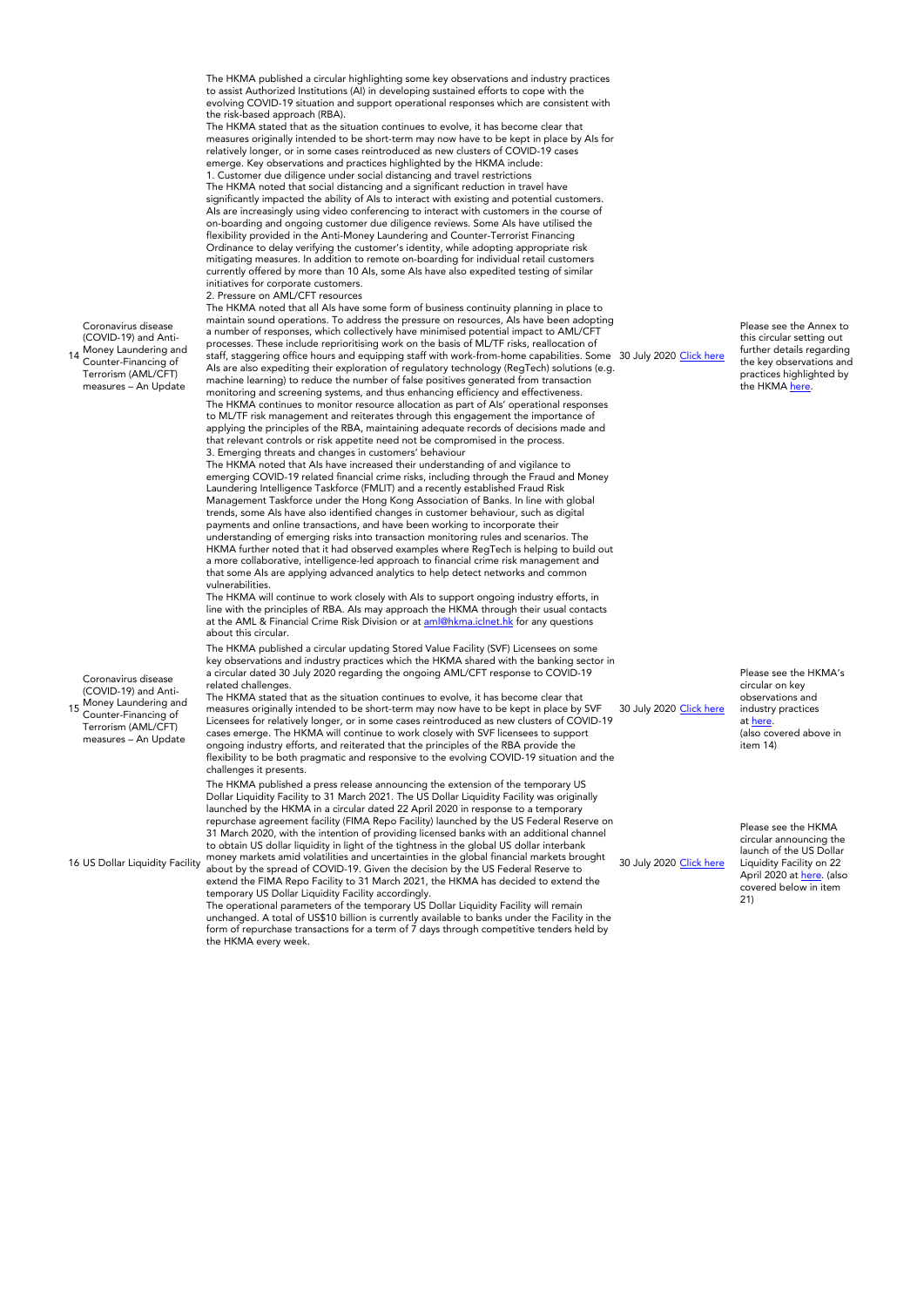| <b>Enhancement Measures to</b><br>80% and 90% Guarantee<br>17 Products under SME<br><b>Financing Guarantee</b><br>Scheme                                                              | The HKMA published a press release on the enhancement measures to the 80% and 90%<br>Guarantee Products under the SME Financing Guarantee Scheme (SFGS). The<br>enhancement measures were included in the second round of the Anti-epidemic Fund<br>announced by the Hong Kong Government in April 2020. Now Hong Kong Mortgage<br>Corporation Insurance Limited (HKMCI) announced that the enhancement measures will<br>take immediate effect from 29 May 2020.<br>The enhancement measures are intended to allow more enterprises affected by COVID-19<br>to apply for guaranteed loans to alleviate their cash flow burden in light of the current<br>economic challenges.<br>Under the enhancement measures, the maximum loan amount per enterprise for the 80%<br>Guarantee Product is increased from HK\$15 million to HK\$18 million, while the maximum<br>loan amount per enterprise for the 90% Guarantee Product is increased from HK\$6 million<br>to HK\$8 million. All borrowing enterprises under the SFGS can benefit from the<br>enhancements. The eligibility coverage of both guarantee products is also extended to<br>listed companies in Hong Kong. In addition, for the requirement of personal guarantee by 29 May<br>individual shareholder(s) under the Special 100% Loan Guarantee, the applicable<br>percentage of equity interest is reduced from over 70% to over 50%, which is in line with<br>that for the 80% and 90% Guarantee Products.<br>The Hong Kong Government will provide interest subsidy for the 80% and 90%<br>guaranteed loans, with the amount of subsidy capped at 3%. Each loan is entitled to an<br>interest subsidy for a maximum period of 12 months. HKMCI has reached a consensus with<br>the Government and the lenders on the implementation details, which are as follows:<br>• All outstanding loans as of 30 April 2020 will receive the first batch of interest subsidy for<br>up to 3 months, of which payment will be successively made starting from the end of June<br>2020 (Please refer to the Annex for details);<br>• The payment of subsequent interest subsidy will be made on a monthly basis thereafter;<br>• Interest subsidy is applicable to new loan applications successfully submitted before 31<br>May 2021.                                                                                                                                                                                                                                                                                                                                                                                                                                                                                                                                                                                                                                                                                                                                                                                                                                                                                                                                                                                                                                                              | 2020     |
|---------------------------------------------------------------------------------------------------------------------------------------------------------------------------------------|---------------------------------------------------------------------------------------------------------------------------------------------------------------------------------------------------------------------------------------------------------------------------------------------------------------------------------------------------------------------------------------------------------------------------------------------------------------------------------------------------------------------------------------------------------------------------------------------------------------------------------------------------------------------------------------------------------------------------------------------------------------------------------------------------------------------------------------------------------------------------------------------------------------------------------------------------------------------------------------------------------------------------------------------------------------------------------------------------------------------------------------------------------------------------------------------------------------------------------------------------------------------------------------------------------------------------------------------------------------------------------------------------------------------------------------------------------------------------------------------------------------------------------------------------------------------------------------------------------------------------------------------------------------------------------------------------------------------------------------------------------------------------------------------------------------------------------------------------------------------------------------------------------------------------------------------------------------------------------------------------------------------------------------------------------------------------------------------------------------------------------------------------------------------------------------------------------------------------------------------------------------------------------------------------------------------------------------------------------------------------------------------------------------------------------------------------------------------------------------------------------------------------------------------------------------------------------------------------------------------------------------------------------------------------------------------------------------------------------------------------------------------------------------------------------------------------------------------------------------------------------------------------------------------------------------------------------------------------------------------------------------------------------------------------------------------------------------------------------------------------------------------------------------------------------------------------------------------------------------------------------------------------------------------------------------------------------------------------------|----------|
| Additional measures to<br>18 alleviate the impact of<br>COVID-19                                                                                                                      | The interest subsidy will be automatically deposited into relevant bank accounts, and no<br>application will be required, to expedite the support to the borrowing enterprises.<br>The HKMA published a circular setting out the application of additional guidance issued<br>by the Basel Committee on Banking Supervision (BCBS) on 3 April 2020 regarding<br>alleviation of the impact of COVID-19 on the global banking system in the context of<br>Hong Kong. The circular focused on the following 3 measures:<br>1. Clarifications on the treatment of extraordinary support measures related to COVID-19<br>Governments and public authorities in many jurisdictions have introduced extraordinary<br>support measures to alleviate the financial and economic impact of COVID-19. These<br>measures include, among others, guarantee programmes for bank loans and payment<br>holidays offered by banks to borrowers. To ensure that AIs reflect the risk-reducing effect<br>of these measures when calculating their regulatory capital requirements, the HKMA has<br>also enclosed an Annex to this circular setting out several technical clarifications.<br>2. Expected credit loss provisioning<br>The HKMA expects Als to continue to apply the relevant expected credit loss (ECL)<br>frameworks for accounting purposes, and also expects ECL estimates to reflect the<br>mitigating effect of the significant economic support and payment relief measures put in<br>place by public authorities and the banking sector. The provision of relief measures to<br>borrowers should not automatically result in exposures moving from a 12-month ECL to a<br>lifetime ECL measurement. Additionally, Als are expected to exercise informed judgement 25 May<br>and to use the flexibility inherent in HKFRS/IFRS 9, for example, to give due consideration<br>to long-term economic trends in estimating ECL.<br>However, the BCBS transitional arrangements for the regulatory capital treatment of ECL<br>accounting will not be adopted in Hong Kong. Instead, the HKMA has lowered the<br>regulatory reserve requirement by half to provide Als with more room on their balance<br>sheets to cater for future financing needs, as per a circular dated 8 April 2020.<br>3. Margin requirements for non-centrally cleared OTC derivatives<br>Following the announcement made by the BCBS and the International Organization of<br>Securities Commissions (IOSCO) on 3 April 2020, the HKMA will defer the final two<br>implementation phases of margin requirements for non-centrally cleared OTC derivatives<br>by an additional year. With this extension, the final implementation phase will start on 1<br>September 2022, at which point covered entities with an average aggregate notional<br>amount (AANA) of non-centrally cleared OTC derivatives greater than HKD 60 billion will<br>be subject to the requirements. As an intermediate step, from 1 September 2021, covered<br>entities with an AANA of non-centrally cleared OTC derivatives greater than HKD 375<br>billion will be subject to the requirements.<br>The HKMA will continue to monitor the banking and supervisory implications of<br>COVID-19, and coordinate with the BCBS and other relevant standard-setting bodies on<br>responses to the pandemic. | 2020     |
| Hong Kong Monetary<br>Authority launches a<br>dedicated email account<br>19 and enquiry hotline on the<br>Pre-approved Principal<br>Payment Holiday Scheme<br>for Corporate Customers | The HKMA published a press release announcing the launch of a dedicated email account<br>and enquiry hotline to receive comments and answer queries regarding the Pre-approved<br>Principal Payment Holiday Scheme for Corporate Customers (Scheme), which was<br>launched on 17 April 2020. The email account and hotline will help the HKMA monitor the 2020<br>operation of the Scheme. Further details can be found on the HKMA's dedicated<br>COVID-19 webpage titled "Together, We Fight the Virus!".<br>The HKMA published a circular informing all locally incorporated licensed banks that the<br>HKMA decided to postpone the 2020 Supervisor-Driven Stress Test to 2021 The HKMA's                                                                                                                                                                                                                                                                                                                                                                                                                                                                                                                                                                                                                                                                                                                                                                                                                                                                                                                                                                                                                                                                                                                                                                                                                                                                                                                                                                                                                                                                                                                                                                                                                                                                                                                                                                                                                                                                                                                                                                                                                                                                                                                                                                                                                                                                                                                                                                                                                                                                                                                                                                                                                                                           | 24 April |

20 Postponement of 2020 Supervisor-Driven Stress Test

HKMA decided to postpone the 2020 Supervisor-Driven Stress Test to 2021. The HKMA's<br>decision was intended to provide additional operational capacity for banks to respond to<br>the challenges brought by the COVID-19 outbreak a 22 April<br>2020 Please see the Annex to this press release setting out a list of lenders which will pay interest subsidy by the end of June 2020 at [here.](https://www.hkma.gov.hk/media/eng/doc/key-information/press-release/2020/20200529e8a1.pdf)

[Click here](https://www.hkma.gov.hk/eng/news-and-media/press-releases/2020/05/20200529-8/)

Please see the Annex to this circular setting out clarifications on the treatment of extraordinary support measures related to COVID-19 [here.](https://www.hkma.gov.hk/media/eng/doc/key-information/guidelines-and-circular/2020/20200525e1a1.pdf) Please also see the HKMA's previous circular dated 8 April 2020 for further details regarding the lowered regulatory reserve requirement <u>here</u>.<br>(also covered below in item 26) Please also see the SFC's circular dated 7 May 2020 regarding the SFC's measures with respect to margin requirements for non-centrally cleared OTC derivatives <u>here</u>.<br>(also covered in item 4 of the SFC circulars/guidelines above) Please see the additional guidance issued by the<br>BCBS <u>here</u>.

Please also see the HKMA's previous circular dated 17 April 2020 for further details regarding the Scheme <u>here</u>.<br>(also covered below in item 24)

[Click here](https://www.hkma.gov.hk/media/eng/doc/key-information/guidelines-and-circular/2020/20200422e2.pdf)

[Click here](https://www.hkma.gov.hk/eng/news-and-media/press-releases/2020/04/20200424-3/)

[Click here](https://www.hkma.gov.hk/media/eng/doc/key-information/guidelines-and-circular/2020/20200525e1.pdf)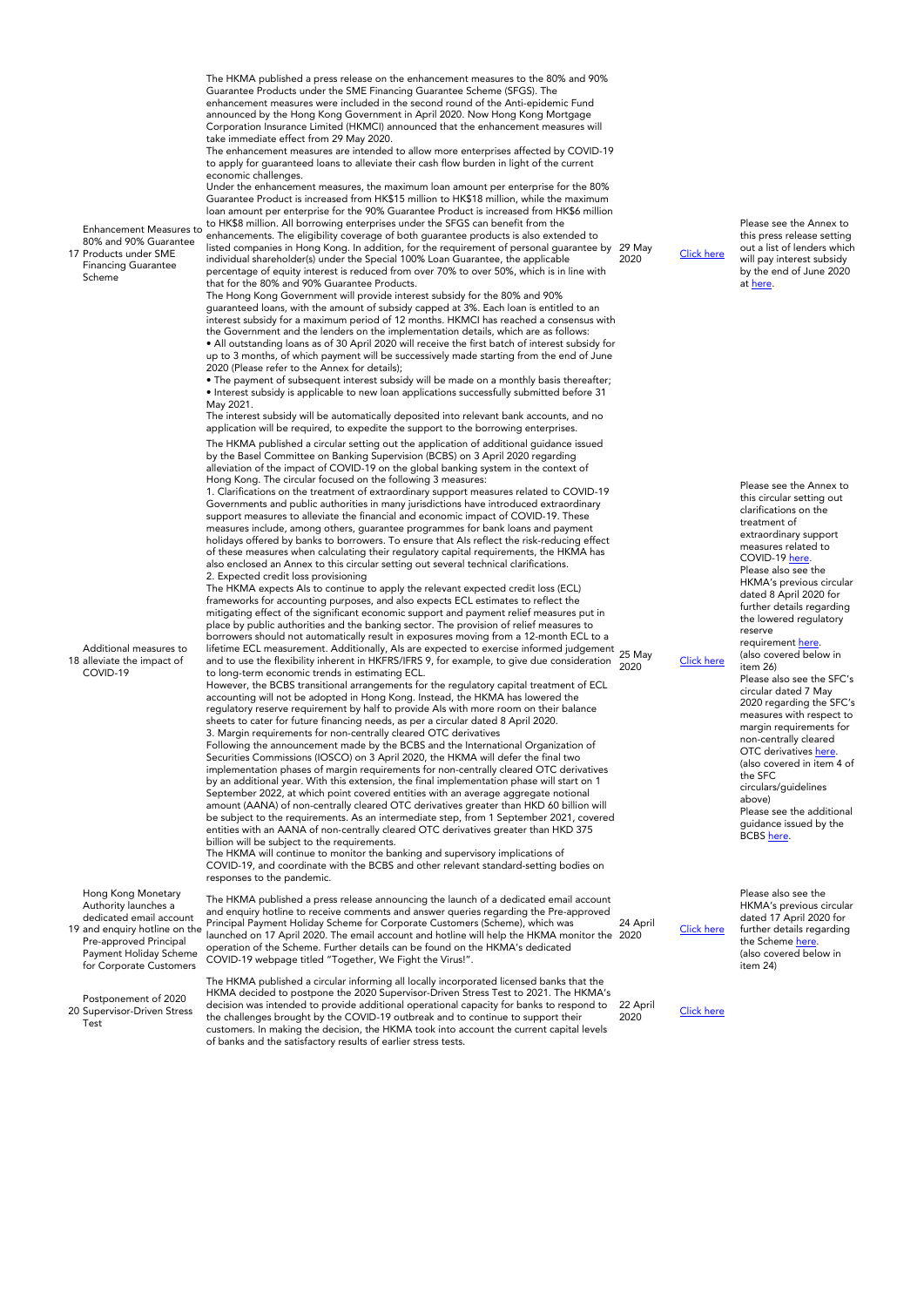| 21 US Dollar Liquidity Facility                                                | The HKMA published a circular providing information on the temporary US Dollar Liquidity<br>Facility (Facility), which was announced on the same day. The Facility was launched to<br>provide licensed banks with more US dollar liquidity to meet their US dollar funding<br>needs. This is part of the concerted efforts by central banks to help alleviate tightness in<br>the global US dollar interbank money markets in light of the considerable volatilities and<br>uncertainties in the global financial markets caused by the spread of COVID-19. In<br>principle, the Facility is underpinned by the Federal Reserve's FIMA Repo Facility.<br>The US dollar liquidity will be provided to licensed banks through competitive tender in<br>the form of repurchase transactions for a term of 7 days, settled on the day following the<br>tender.<br>From 6 May 2020, the HKMA will conduct a competitive tender every week (normally on<br>Wednesday) for licensed banks to submit bids for US dollar liquidity. Currently a total of<br>US\$10 billion is available under the Facility. A licensed bank may submit one valid bid in<br>each tender, and the bid must be at least US\$100 million or an integral multiple of US\$100<br>million. The HKMA will contact successful banks to confirm and arrange transfer of eligible<br>assets as collateral to the HKMA, and tender notices and tender results will be published<br>on a designated page on the HKMA website. The names of the banks participating in the<br>tenders or those allotted with funds, and individual allotment amounts will not be<br>disclosed.<br>The HKMA intends to maintain the Facility until 30 September 2020, and will make a<br>separate announcement if the end date changes. The HKMA may revise any of the<br>parameters of the Facility at any time as necessary, taking into account market conditions,<br>use of the Facility and other relevant factors. Banks may contact the Monetary Operations<br>Division of the HKMA at 2878 8104 or at USDfacility@hkma.iclnet.hk if they have any<br>questions about the operation of the Facility. | 22 April<br>2020 | Click here        | Please see the press<br>release announcing the<br>Facility's release here<br>Please see the annexes<br>to the circular for more<br>details regarding the<br>facility:<br>Annex A - Key<br>Parameters of the Facility<br>Annex B - Summary of<br><b>Terms</b><br>Annex C - Submission of<br><b>Tender Application</b> |
|--------------------------------------------------------------------------------|-----------------------------------------------------------------------------------------------------------------------------------------------------------------------------------------------------------------------------------------------------------------------------------------------------------------------------------------------------------------------------------------------------------------------------------------------------------------------------------------------------------------------------------------------------------------------------------------------------------------------------------------------------------------------------------------------------------------------------------------------------------------------------------------------------------------------------------------------------------------------------------------------------------------------------------------------------------------------------------------------------------------------------------------------------------------------------------------------------------------------------------------------------------------------------------------------------------------------------------------------------------------------------------------------------------------------------------------------------------------------------------------------------------------------------------------------------------------------------------------------------------------------------------------------------------------------------------------------------------------------------------------------------------------------------------------------------------------------------------------------------------------------------------------------------------------------------------------------------------------------------------------------------------------------------------------------------------------------------------------------------------------------------------------------------------------------------------------------------------------------------------------------------|------------------|-------------------|----------------------------------------------------------------------------------------------------------------------------------------------------------------------------------------------------------------------------------------------------------------------------------------------------------------------|
| Circular to issuers of SFC-<br>22 authorized paper gold<br>schemes             | The HKMA published a circular referring to the SFC's circular to issuers of SFC authorized<br>paper gold schemes (PGS). The HKMA reminded authorized institutions (AI) providing<br>PGS services to comply with the SFC's circular, the Code of Banking Practice, and the<br>Treat Customers Fairly Charter. In particular, the HKMA reminded Als to<br>1. treat customers honestly and fairly;<br>2. take into account customers' interest and be responsible for upholding financial<br>consumer protection;<br>3. provide appropriate information at all stages of the relationship with the customers<br>(including any untoward circumstances relating to PGS services and corresponding impact 2020<br>on customers); and<br>4. rectify any operational incident having significant impact on continued provision of PGS<br>services.                                                                                                                                                                                                                                                                                                                                                                                                                                                                                                                                                                                                                                                                                                                                                                                                                                                                                                                                                                                                                                                                                                                                                                                                                                                                                                         | 20 April         | <b>Click here</b> | Please see the SFC's<br>circular here.<br>(also covered in item 5 of<br>the SFC<br>circulars/quidelines<br>above)                                                                                                                                                                                                    |
| 23 Enhancements to Special<br>100% Loan Guarantee                              | The HKMA further reminded Als which issue PGS to immediately report to the HKMA and<br>SFC any untoward circumstances relating to PGS services that may have material customer<br>impact, including any decision to suspend subscription and/or redemption, and uplift<br>suspension/resume dealing.<br>The HKMA published a press release announcing that the Finance Committee of the<br>Legislative Council had approved the increase of the total guarantee commitment of the<br>Special 100% Loan Guarantee under the SME Financing Guarantee to HK\$50 billion.<br>Other changes include increasing the maximum loan amount per enterprise to HK\$4<br>million, the extension of the principal moratorium arrangement to cover the first 12<br>months, and the extension of the application period to 1 year.                                                                                                                                                                                                                                                                                                                                                                                                                                                                                                                                                                                                                                                                                                                                                                                                                                                                                                                                                                                                                                                                                                                                                                                                                                                                                                                                 | 18 April<br>2020 | <b>Click here</b> | Please also see the<br>HKMA's previous press<br>release dated 16 April<br>2020 for further details<br>of the Special 100% Loan<br>Guarantee here<br>(also covered below in<br>item 25)                                                                                                                               |
| Pre-approved Principal<br>24 Payment Holiday Scheme<br>for Corporate Customers | The HKMA published a circular announcing the launch of the Pre-approved Principal<br>Payment Holiday Scheme (Scheme) on 1 May 2020. The Scheme is intended to provide<br>immediate relief to eligible small-to-mid-sized corporates facing financial issues in the<br>wake of the COVID-19 outbreak. The HKMA expects all authorized institutions (Als) to<br>participate in the Scheme, and has confirmed that all of the 11 major lenders in the<br>Banking Sector SME Lending Coordination Mechanism will participate.<br>Under the Scheme, participating Als will pre-approve deferment of loan principal<br>payments falling due between 1 May 2020 and 31 October 2020 of eligible small-to-mid-<br>sized corporates for up to 6 months. All corporate borrowers that have an annual sales<br>turnover of HK\$800mn or less (estimated to cover more than 80% of all corporate<br>borrowers in Hong Kong), and that have no outstanding loan payments overdue for more<br>than 30 days are eligible for the Scheme. Applications by borrowers are not required so<br>that financial relief can be provided to corporates in the timeliest manner. In accordance<br>with the HKMA's loan classification guidelines, deferments of principal payments under<br>the Scheme will not by themselves render a loan account to be downgraded to a lower<br>category.<br>For corporate customers not currently covered by the Scheme or have payment falling due<br>before 1 May 2020, the HKMA expects Als to adopt a sympathetic stance and proactively<br>reach out to those customers to understand whether they require similar assistance and<br>assess, on a case-by-case basis, whether it is in line with established risk management<br>principles to provide such arrangements.<br>The HKMA will issue FAQs about the operation of the Scheme. Als may approach the<br>HKMA through their usual contacts at the Banking Supervision Department for any<br>question about this circular.                                                                                                                                                    | 17 April<br>2020 | <b>Click here</b> | Please also see the<br>Annex containing the<br>terms of the<br>Scheme here.                                                                                                                                                                                                                                          |
| Special 100% Loan<br>25 Guarantee to Receive<br>Applications                   | The HKMA published a press release reporting that Hong Kong Mortgage Corporation<br>Insurance Limited (HKMCI) had announced the launch of its Special 100% Loan Guarantee<br>under the SME Financing Guarantee Scheme (SFGS) and would begin receiving<br>applications from 20 April 2020. The guarantee arrangement is intended to help ease the<br>cash flow issues of enterprises affected by the COVID-19 outbreak.<br>HKMCI welcomes all lenders under the SFGS to participate in the guarantee arrangement. 16 April<br>The following lenders will receive applications from 20 April 2020: Bank of China (Hong<br>Kong) Limited, Bank of Communications (Hong Kong) Limited, Chong Hing Bank Limited,<br>DBS Bank (Hong Kong) Limited, Hang Seng Bank Limited, Nanyang Commercial Bank,<br>Ltd., OCBC Wing Hang Bank Limited, Standard Chartered Bank (Hong Kong) Limited, The<br>Bank of East Asia, Limited and The Hongkong and Shanghai Banking Corporation Limited.<br>Other lenders have also indicated their interest in joining.                                                                                                                                                                                                                                                                                                                                                                                                                                                                                                                                                                                                                                                                                                                                                                                                                                                                                                                                                                                                                                                                                                      | 2020             | <b>Click here</b> |                                                                                                                                                                                                                                                                                                                      |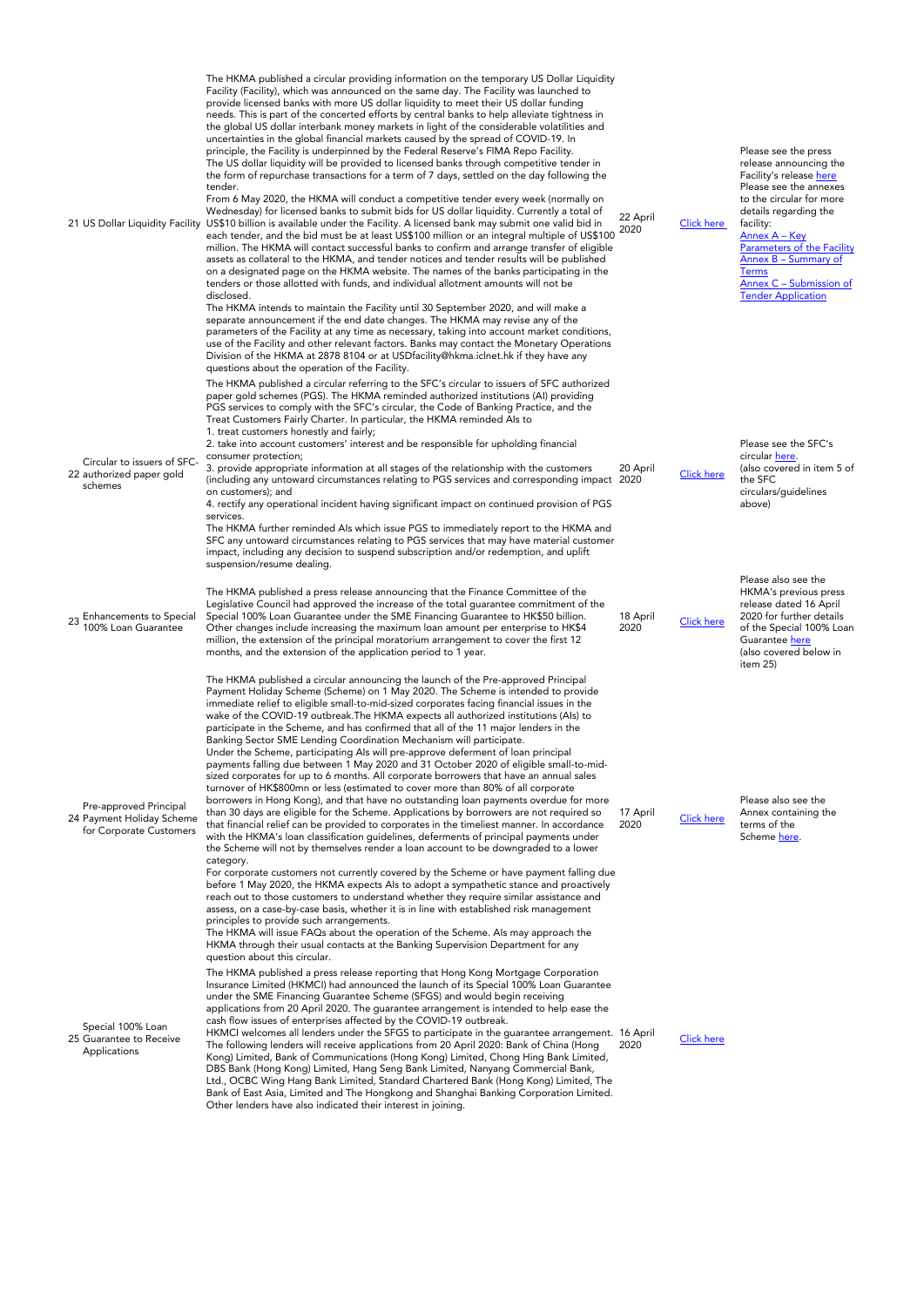| 26 Regulatory reserve                                                                                                                                               | The HKMA published a circular informing locally incorporated authorized institutions (AI)<br>of its decision to lower the regulatory reserve (RR) requirement on locally incorporated Als<br>by 50% with immediate effect. The HKMA noted that the decision was taken partly in light<br>of the need to provide Als with more lending headroom to support customers in coping<br>with the COVID-19 outbreak, and encouraged Als to do so. The HKMA expects that Als<br>should not use the RR release for dividend distribution, share buyback or payment of<br>bonus to senior management. The HKMA will continue to assess the situation to<br>determine if any further adjustments are necessary. Als may approach the HKMA through<br>their usual contacts at the Banking Supervision Department for any question about this<br>circular.<br>The RR requirement was implemented under the Hong Kong Financial Reporting Standard<br>9 (HKFRS 9) since January 2018. The HKMA observes that locally incorporated Als have<br>made good progress in enhancing their expected loss provisioning models, systems and<br>controls, and in general reported notable increases in their accounting provisions for the<br>second half of 2019 given the deterioration in the economic environment. This indicates<br>that the "expected loss" provisioning requirement under HKFRS 9 is robust and<br>responsive to changes in external conditions. Accordingly, the need for locally<br>incorporated Als to maintain an RR on top of accounting provisions has diminished. This<br>also plays a part in the HKMA's decision to lower the RR requirement. | 8 April 2020 Click here |                   | Please also see the<br>mechanism for<br>calculating the reduction<br>in RR and adjustment to<br>target rate of benchmark<br>regulatory provision<br>at here. |
|---------------------------------------------------------------------------------------------------------------------------------------------------------------------|------------------------------------------------------------------------------------------------------------------------------------------------------------------------------------------------------------------------------------------------------------------------------------------------------------------------------------------------------------------------------------------------------------------------------------------------------------------------------------------------------------------------------------------------------------------------------------------------------------------------------------------------------------------------------------------------------------------------------------------------------------------------------------------------------------------------------------------------------------------------------------------------------------------------------------------------------------------------------------------------------------------------------------------------------------------------------------------------------------------------------------------------------------------------------------------------------------------------------------------------------------------------------------------------------------------------------------------------------------------------------------------------------------------------------------------------------------------------------------------------------------------------------------------------------------------------------------------------------------------------------------------------------|-------------------------|-------------------|--------------------------------------------------------------------------------------------------------------------------------------------------------------|
| Coronavirus disease<br>(COVID-19) and Anti-<br>27 Money Laundering and<br>Counter-Financing of<br>Terrorism (AML/CFT)<br>measures (For Als)                         | The HKMA published a circular setting out measures which should be taken by Authorized<br>Institutions (AI) against money laundering and terrorist financing in light of the COVID-19<br>outbreak, and the HKMA's support in implementing such measures. The measures focused<br>on three main elements, namely remote on-boarding and simplified due diligence,<br>continued vigilance to COVID-19 related financial crime risks, and ongoing outreach and<br>advice. The HKMA will continue to work constructively with AIs to keep its assessment of 7 April 2020 Click here<br>the situation up-to-date and address practical AML/CFT issues that may be related to<br>COVID-19 in the most pragmatic manner, including through the provision of further<br>guidance to support the current industry efforts in the light of evolving situation. Als may<br>approach the HKMA through their usual contacts in the AML & Financial Crime Risk<br>Division or aml@hkma.iclnet.hk for any question about this circular.                                                                                                                                                                                                                                                                                                                                                                                                                                                                                                                                                                                                                             |                         |                   |                                                                                                                                                              |
| Coronavirus disease<br>(COVID-19) and Anti-<br>Money Laundering and<br>28 Counter-Financing of<br>Terrorism (AML/CFT)<br>measures (For SVF<br>Licensees)            | The HKMA published a circular setting out measures which should be taken by Stored<br>Value Facility (SVF) Licensees against money laundering and terrorist financing in light of<br>the COVID-19 outbreak, and the HKMA's support in implementing such measures. The<br>measures focused on three main elements, namely customer due diligence, continued<br>vigilance to COVID-19 related financial crime risks, and ongoing outreach and advice. The<br>HKMA will continue to work constructively with SVF licensees to keep its assessment of<br>the situation up-to-date and address practical AML/CFT issues that may be related to<br>COVID-19 in the most pragmatic manner, including through the provision of further<br>guidance to support the current industry efforts in the light of evolving situation. SVF<br>licensees may approach the HKMA through their usual contacts in the AML & Financial<br>Crime Risk Division or aml@hkma.iclnet.hk for any question about this circular.                                                                                                                                                                                                                                                                                                                                                                                                                                                                                                                                                                                                                                                 | 7 April 2020 Click here |                   |                                                                                                                                                              |
| The HKMA and the<br>banking sector join forces<br>29 to help Hong Kong's<br>economy overcome the<br>outbreak of COVID-19                                            | The HKMA published a press release summarizing the results of a meeting with Hong<br>Kong Mortgage Corporation Insurance Limited (HKMCI), major banks, and representatives<br>from the commercial sector regarding measures by banks and the HKMA to support SMEs<br>in the wake of the COVID-19 outbreak. The HKMA noted that a number of previous<br>measures had seen success and provided statistics in this regard. The HKMA and HKMCI<br>also suggested 5 more measures to further support SMEs in addressing cash-flow<br>pressure.                                                                                                                                                                                                                                                                                                                                                                                                                                                                                                                                                                                                                                                                                                                                                                                                                                                                                                                                                                                                                                                                                                           | 3 April 2020 Click here |                   | Please also see Legal<br>Update here.                                                                                                                        |
| Liquidity measures in<br>30 response to Covid-19<br>outbreak                                                                                                        | The HKMA published a circular outlining liquidity measures taken to ensure the continued<br>operation of the interbank market and banking system. The measures taken focus on three<br>aspects, namely the HKMA's Liquidity Facilities Framework, the Federal Reserve's<br>temporary Financial Services Instant Messaging Association (FIMA) Repo Facility, and the<br>HKMA's supervisory expectations on the use of liquidity buffers under the liquidity<br>coverage ratio (LCR) and liquidity maintenance ratio (LMR) regimes. The HKMA also<br>reminded authorized institutions (AI) to ensure they have the appropriate internal policies<br>and processes in place when using the HKMA's liquidity facilities and buffers, and the<br>HKMA will reach out to Als to ensure compliance.                                                                                                                                                                                                                                                                                                                                                                                                                                                                                                                                                                                                                                                                                                                                                                                                                                                         | 3 April 2020 Click here |                   | Please also see the<br>Annex to the circular<br>containing clarifications<br>on the HKMA's Standby<br>Liquidity Facilities (SLF)<br>framework here.          |
| Deferral of Basel III<br>implementation and<br>31 HKMA's supervisory<br>actions in response to<br>COVID-19                                                          | The HKMA published a circular in response to the decision by the Group of Central Bank<br>Governors and Heads of Supervision (GHOS) to defer the implementation of Basel III by<br>one year, to allow banks time to deal with current issues arising from the COVID-19<br>outbreak. The HKMA stated that it would accordingly delay its own implementation of<br>Basel III to 1 January 2023, in line with GHOS.                                                                                                                                                                                                                                                                                                                                                                                                                                                                                                                                                                                                                                                                                                                                                                                                                                                                                                                                                                                                                                                                                                                                                                                                                                     | 30 March<br>2020        | <b>Click here</b> |                                                                                                                                                              |
| Requirements under<br>section 60 of the Banking<br>Ordinance (Cap. 155) and<br>32 disclosure requirements<br>under the Banking<br>(Disclosure) Rules (Cap.<br>155M) | The HKMA published a circular regarding the requirement for authorized institutions (Als)<br>incorporated in or outside Hong Kong to file audited annual accounts and other<br>documents with the HKMA under section 60 of the Banking Ordinance. The HKMA will<br>allow Als to apply in writing for an extension of the deadline to do so, if necessary due to<br>operational difficulties caused by the COVID-19 outbreak.                                                                                                                                                                                                                                                                                                                                                                                                                                                                                                                                                                                                                                                                                                                                                                                                                                                                                                                                                                                                                                                                                                                                                                                                                         | 7 February<br>2020      | <b>Click here</b> |                                                                                                                                                              |
| Measures to relieve<br>33 impact of the novel<br>coronavirus                                                                                                        | The HKMA published a circular outlining measures that authorized institutions (AI) should<br>implement to relieve the impact of COVID-19 on their customers. The measures include<br>temporary relief measures to lessen the impact of financial stress, such as principal<br>moratorium for residential and commercial mortgages and fee reduction for credit card<br>borrowing. The HKMA also suggested Als should adopt a sympathetic stance in dealing<br>with customers facing financial stress, and communicate their policies to relevant staff to<br>ensure consistent treatment of customers.                                                                                                                                                                                                                                                                                                                                                                                                                                                                                                                                                                                                                                                                                                                                                                                                                                                                                                                                                                                                                                               | 6 February<br>2020      | <b>Click here</b> |                                                                                                                                                              |
|                                                                                                                                                                     |                                                                                                                                                                                                                                                                                                                                                                                                                                                                                                                                                                                                                                                                                                                                                                                                                                                                                                                                                                                                                                                                                                                                                                                                                                                                                                                                                                                                                                                                                                                                                                                                                                                      |                         |                   |                                                                                                                                                              |

### Insurance Authority (IA) Circulars/Guidelines

TITLE SUMMARY SUMMARY DATE LINK REMARKS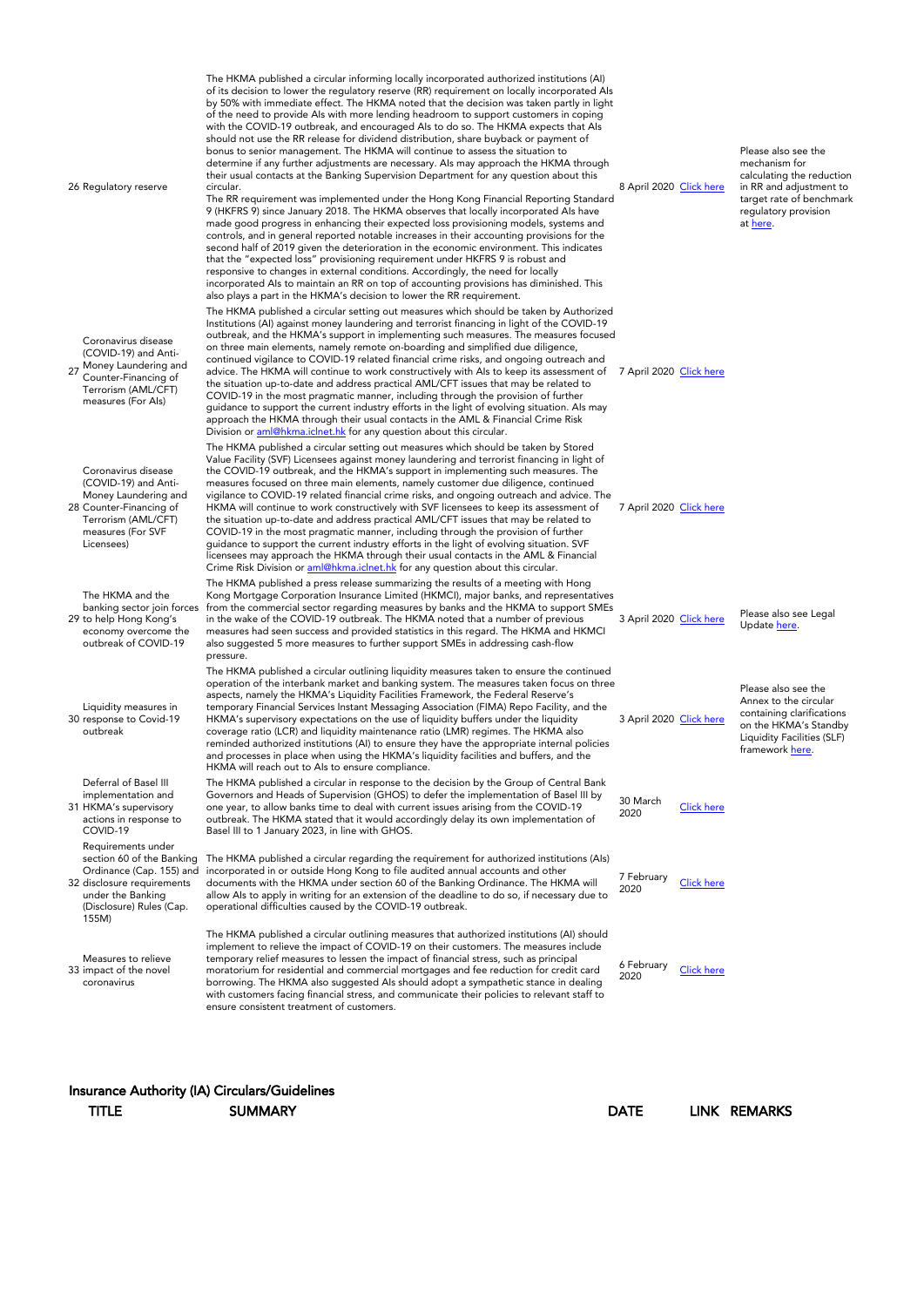|                | Programme                                                                                        | The IA published a Circular strongly encouraging insurers and<br>insurance intermediaries to arrange for all staff and<br>intermediaries who come into regular contact with customers<br>or who deliver critical functions to get inoculated, while those<br>who have not yet been vaccinated or are unfit for vaccination<br>COVID-19 Vaccination due to medical conditions should undergo periodic COVID-19<br>testing.<br>The IA believed this is in line with sound risk management<br>practices and would help avoid undue business disruptions.<br>The IA called upon the insurance industry's support in the<br>drive towards herd immunity in Hong Kong, through<br>collective determination.                                                                                                                                                                           | 1 June 2021               | <b>Click</b><br>here | Please also see our<br>legal update on<br>this here.                                                                                                                                          |
|----------------|--------------------------------------------------------------------------------------------------|---------------------------------------------------------------------------------------------------------------------------------------------------------------------------------------------------------------------------------------------------------------------------------------------------------------------------------------------------------------------------------------------------------------------------------------------------------------------------------------------------------------------------------------------------------------------------------------------------------------------------------------------------------------------------------------------------------------------------------------------------------------------------------------------------------------------------------------------------------------------------------|---------------------------|----------------------|-----------------------------------------------------------------------------------------------------------------------------------------------------------------------------------------------|
| $\overline{2}$ | Extension of Phase 2<br>of the Temporary<br><b>Facilitative Measures</b><br>to 30 September 2021 | The IA published a circular extending phase 2 of the<br>Temporary Facilitative Measures ("TFM") until 30 September<br>2021. This is the fifth extension of phase 2 of the TFM which<br>was intended to obviate the need to conduct face-to-face<br>meetings in order to minimize the risk of infection during the<br>sale process of insurance policies. The scope and products<br>covered and the implementation details remain unchanged.                                                                                                                                                                                                                                                                                                                                                                                                                                     | 27 May<br>2021            | here                 | Please also see the<br>circular issued by<br>the IA outlining<br>phase 2 of the<br>Click temporary<br>facilitative<br>measures here.<br>(also covered below<br>in items 3, 4, 5, 6<br>and 10) |
| 3              | Extension of Phase 2<br>of the Temporary<br><b>Facilitative Measures</b><br>to 30 June 2021      | The IA published a circular extending phase 2 of the<br>Temporary Facilitative Measures ("TFM") until 30 June 2021.<br>This is the fourth extension of phase 2 of the TFM which was<br>intended to obviate the need to conduct face-to-face<br>meetings in order to minimize the risk of infection during the<br>sale process of insurance policies. The scope and products<br>covered and the implementation details remain unchanged.                                                                                                                                                                                                                                                                                                                                                                                                                                         | 24 February Click<br>2021 | here                 | Please also see the<br>circular issued by<br>the IA outlining<br>phase 2 of the<br>temporary<br>facilitative<br>measures here.<br>(also covered below<br>in items 4, 5, 6 and<br>10)          |
| 4              | Extension of Phase 2<br>of the Temporary<br><b>Facilitative Measures</b><br>to 31 March 2021     | The IA published a circular extending phase 2 of the<br>Temporary Facilitative Measures ("TFM") until 31 March 2021.<br>This is the third extension of phase 2 of the TFM which was<br>intended to obviate the need to conduct face-to-face<br>meetings in order to minimize the risk of infection during the<br>sale process of insurance policies. The scope and products<br>covered and the implementation details remain unchanged.                                                                                                                                                                                                                                                                                                                                                                                                                                         | 2 December Click<br>2020  | here                 | Please also see the<br>circular issued by<br>the IA outlining<br>phase 2 of the<br>temporary<br>facilitative<br>measures here.<br>(also covered below<br>in items $5, 6$ and $9$ )            |
| 5              | Extension of Phase 2<br>of the Temporary<br><b>Facilitative Measures</b><br>to 31 December 2020  | The IA published a circular extending phase 2 of the<br>Temporary Facilitative Measures ("TFM") until 31 December<br>2020. This is the second extension of phase 2 of the TFM<br>which was intended to obviate the need to conduct face-to-<br>face meetings in order to minimize the risk of infection during<br>the sale process of insurance policies. The scope and<br>products covered and the implementation details remain<br>unchanged.                                                                                                                                                                                                                                                                                                                                                                                                                                 | September<br>2020         | <b>Click</b><br>here | Please also see the<br>circular issued by<br>the IA outlining<br>phase 2 of the<br>temporary<br>facilitative<br>measures here.<br>(also covered below<br>in items 6 and 10)                   |
|                | Extension of Phase 2<br>of the Temporary<br>6 Facilitative Measures<br>of COVID-19               | The IA published a circular extending phase 2 of the<br>Temporary Facilitative Measures ("TFM") in view of the<br>current pandemic situation.<br>Phase 2 of the TFM was intended to obviate the need to<br>conduct face-to-face ("F2F") meetings in order to minimize<br>the risk of infection during the sale process of insurance<br>policies (please see circular titled "Phase 2 of the temporary<br>facilitative measures to tackle the outbreak of COVID-19"<br>to tackle the outbreak issued by the IA on 27 March 2020).<br>Phase 2 will be extended by three months to 30 September<br>2020 (based on policy application date) unless otherwise<br>varied by the IA, during which the TFM set out in the previous<br>circular will continue to apply. For the avoidance of doubt,<br>the scope of products covered and the implementation<br>details remain unchanged. | 15 June<br>2020           | <b>Click</b><br>here | Please also see the<br>circular issued by<br>the IA outlining<br>phase 2 of the<br>temporary<br>facilitative<br>measures here.<br>(also covered below<br>in item 10)                          |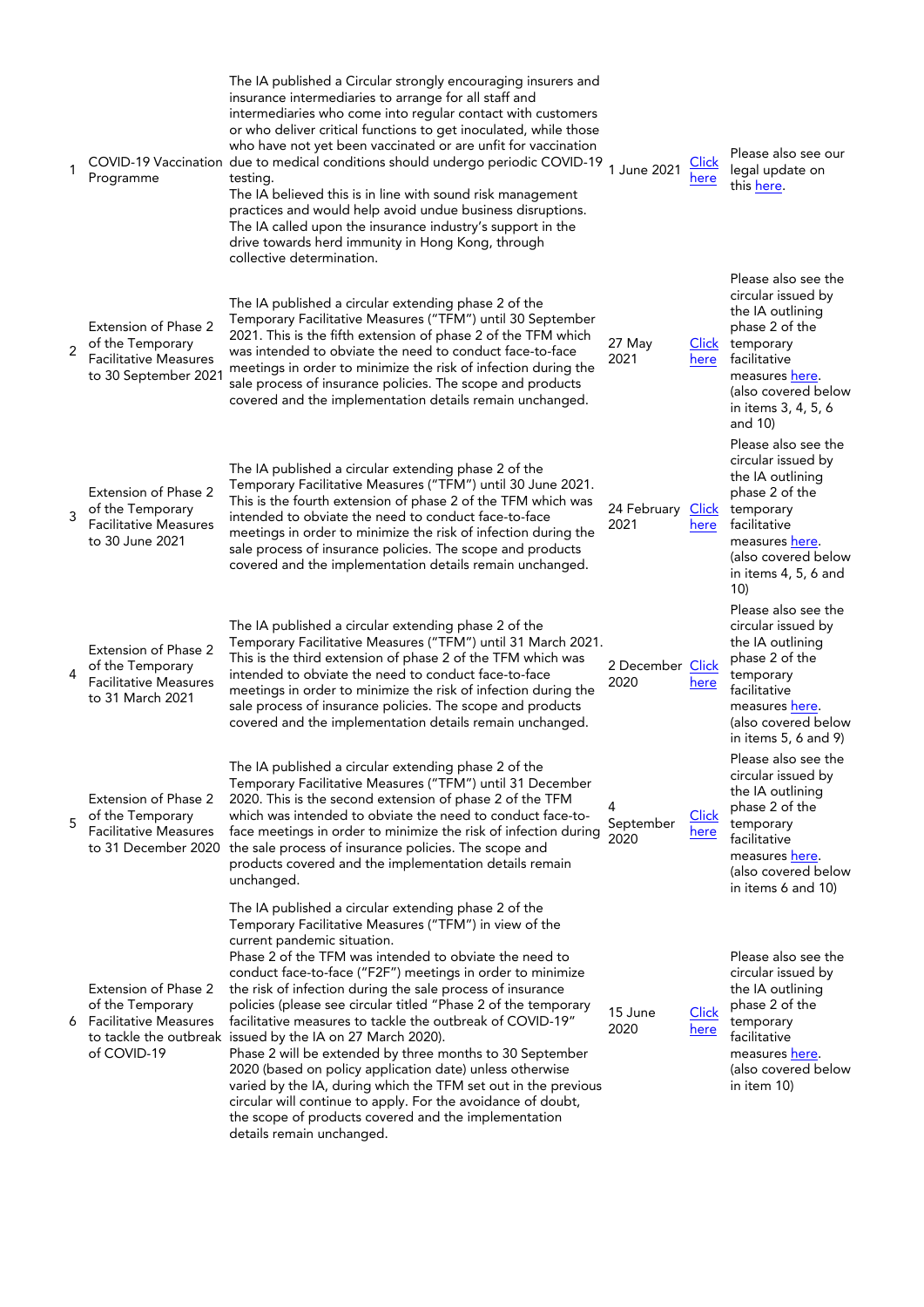The IA published a circular regarding additional measures introduced to facilitate individual licensees' ability to comply with CPD requirements in light of practical difficulties in complying due to the COVID-19 outbreak. The relevant measures are:

• Merger of the 2019/2020 and 2020/2021 CPD Assessment Periods: The IA has decided to merge the CPD assessment period for 23 September 2019 to 31 July 2020 (the First CPD Assessment Period) with the CPD assessment period for 1 August 2020 to 31 July 2021 (the Second CPD Assessment Period). As a result:

(A) Each individual licensee will be considered as CPDcompliant provided that by the end of the Second CPD Assessment Period, i.e. 31 July 2021, he or she has earned sufficient CPD hours required for both the First and the Second Assessment Periods;

(B) If an individual licensee is unable to complete the requisite CPD hours for the First CPD Assessment Period by the First CPD Fulfilment Deadline, he or she can make up the shortfall by the end of the Second CPD Assessment Period, i.e. 31 July 2021; and

(C) Each individual licensee will be required to report his or her CPD compliance for the First and Second CPD Assessment Periods no later than 30 September 2021.

• Additional Facilitative Measures regarding CPD: Two additional measures have been introduced in this regard: (A) Increasing the Cap on the number of CPD hours that can be obtained through Type 1 and Type 7 E-Learning Activities for the First and Second Assessment Periods from 5 CPD hours to 7 CPD hours; and

(B) No Cap on CPD hours for Type 1 and Type 7 Qualified CPD activities earned through CPD Activities Delivered via Virtual Classroom Platforms (eg Microsoft Teams, Cisco, Webex, Zoom).

• Responsibilities of Principals and Individual Licensees: (A) Principals – Principals are required under GL24 to ensure that each of their appointed individual licensees comply with their applicable CPD requirements. As such, principals are required to have in place controls and procedures to monitor and ensure compliance by their appointed individual licensees. Principals are also encouraged to proactively ensure their appointed individual licensees attend CPD activities/courses evenly, and should request, check and verify documents evidencing completion of CPD hours;

(B) Individual Licensees – The IA will conduct CPD compliance audits for the First and Second CPD Assessment Periods subsequent to the reporting deadline of 30 September 2021. Upon request, individual licensees selected for such compliance checks should promptly produce for the IA's inspection the original documentation evidencing completion of their CPD requirements. Individual licensees should therefore retain sufficient documentation to evidence their CPD compliance for the First and Second CPD Assessment Periods; and

• Consequences of CPD Non-compliance: Given the flexibility afforded by the facilitative measures, the IA will have little tolerance for non-compliance of the CPD requirements. Any failure to comply with the CPD requirements for the First and Second Assessment Periods by the deadline of 31 July 2021 can be expected to be met with disciplinary action. Principals should disseminate this message and the measures to their appointed individual licensees.

12 June **[Click](https://www.ia.org.hk/en/legislative_framework/circulars/reg_matters/files/Circular_12062020.pdf)** [here](https://www.ia.org.hk/en/legislative_framework/circulars/reg_matters/files/Circular_12062020.pdf)

2020

7 Regime for Insurance Compliance with CPD Requirements under the New Regulatory Intermediaries – Additional Facilitative

Measures